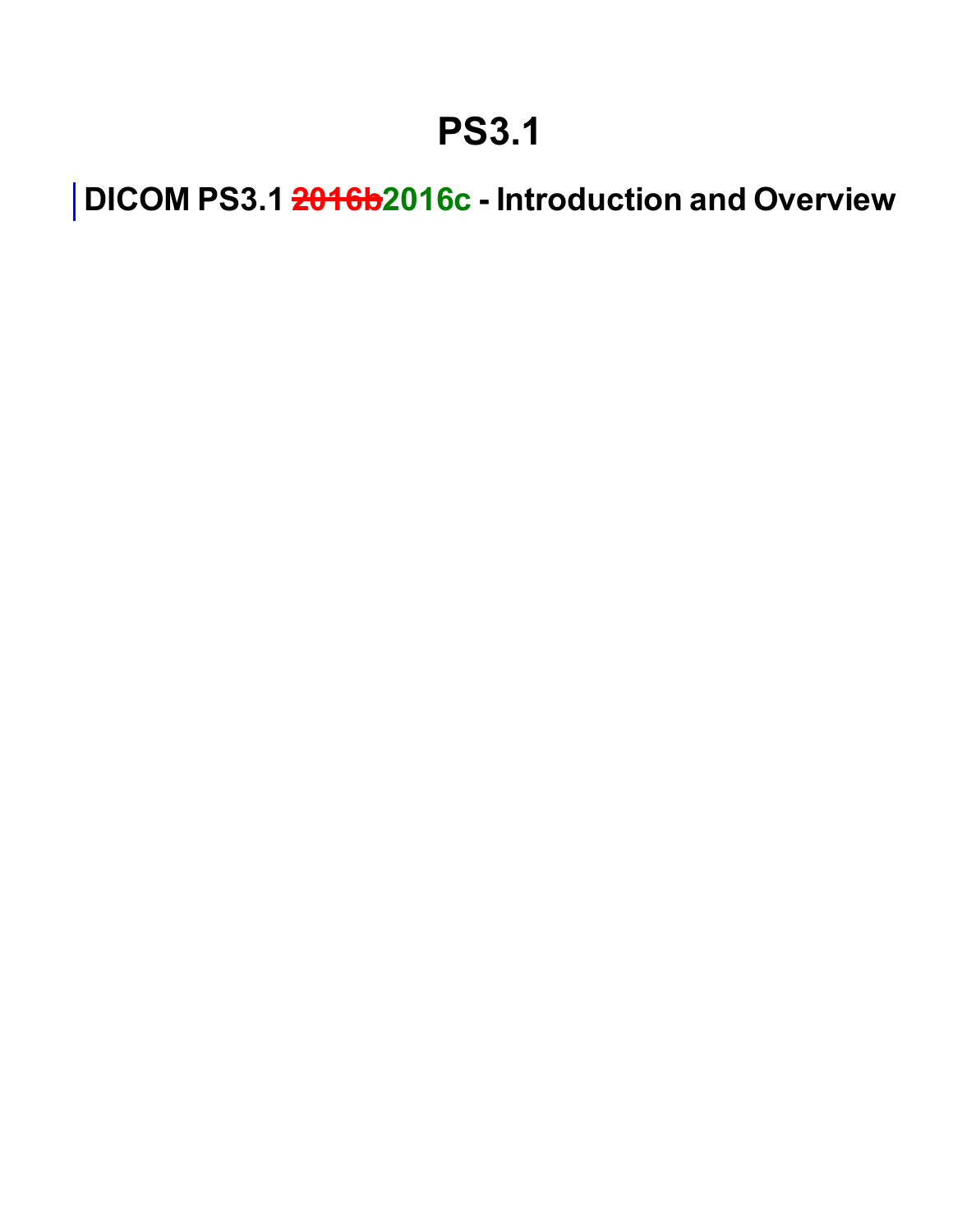### **PS3.1: DICOM PS3.1 2016b2016c - Introduction and Overview**

Copyright © 2016 NEMA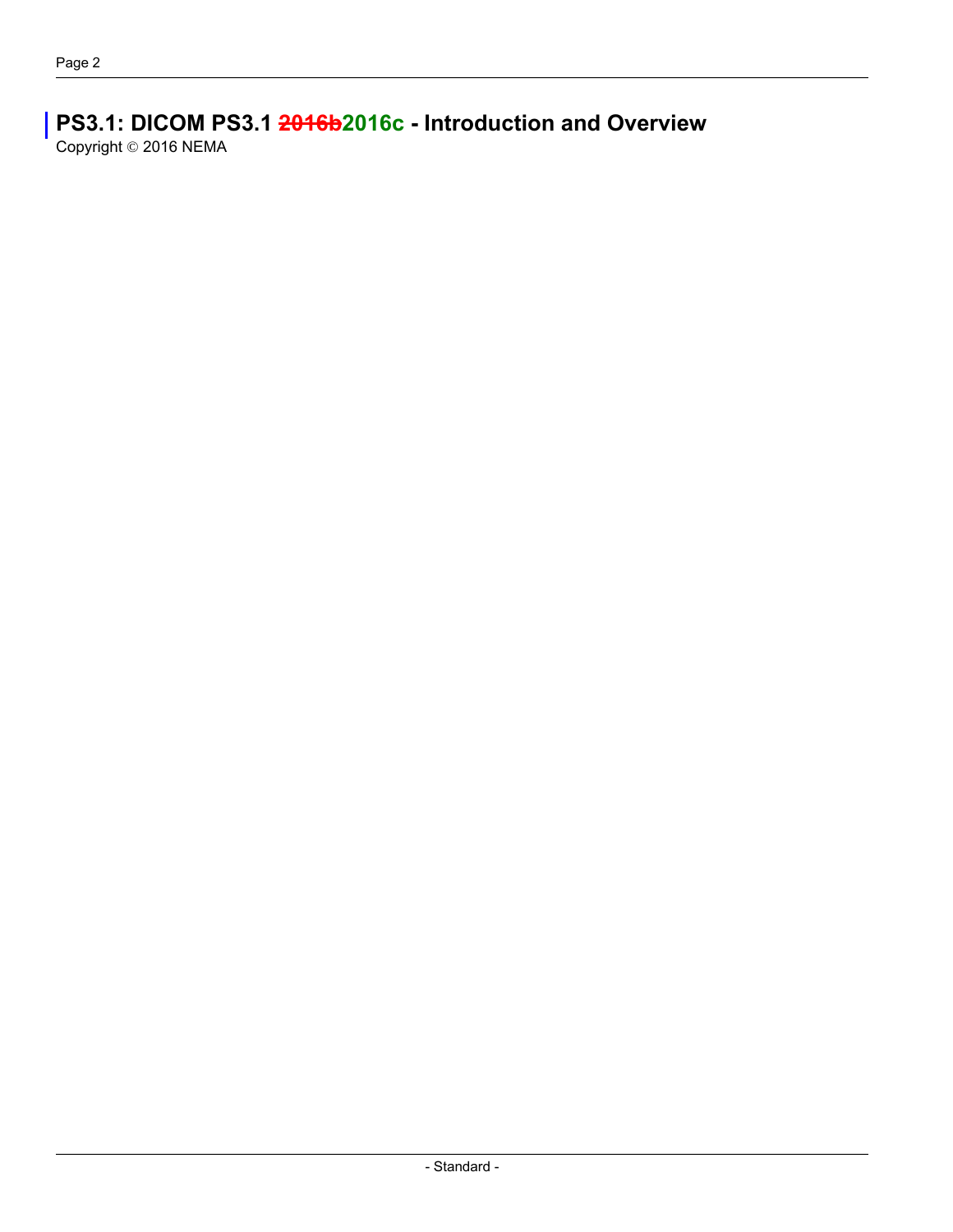### **Table of Contents**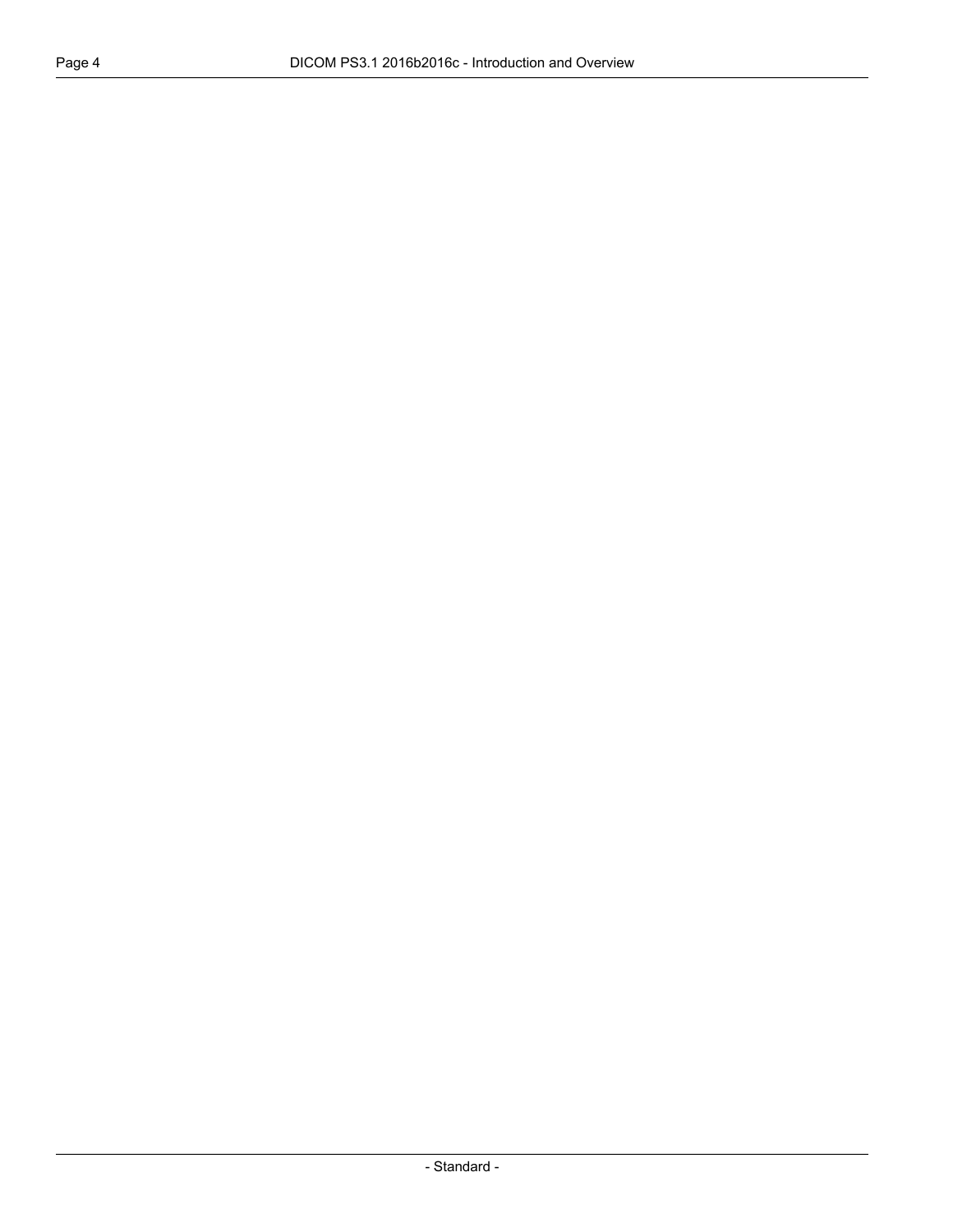## **List of Figures**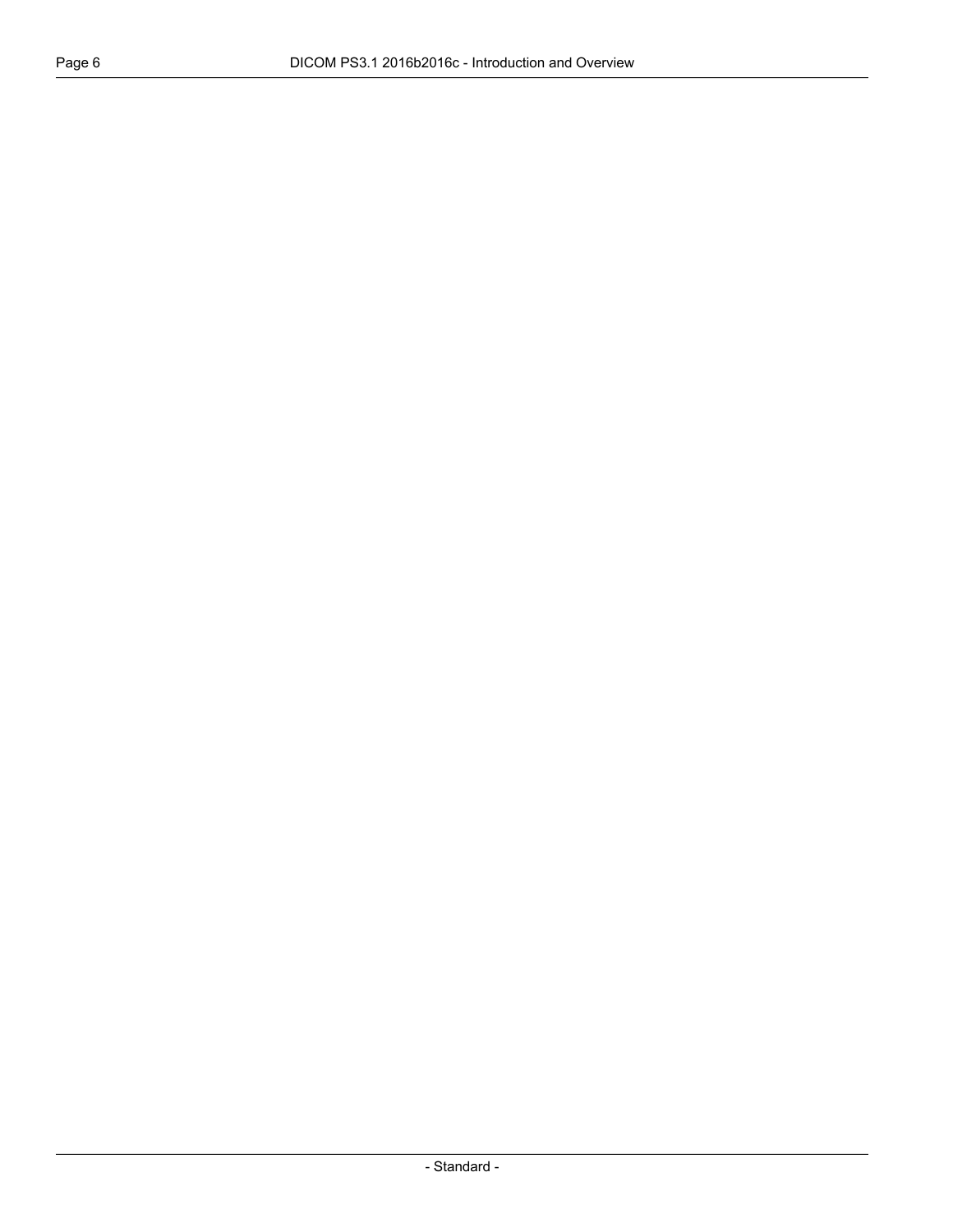# <span id="page-6-0"></span>**Notice and Disclaimer**

The information in this publication was considered technically sound by the consensus of persons engaged in the development and approval of the document at the time it was developed. Consensus does not necessarily mean that there is unanimous agreement among every person participating in the development of this document.

NEMA standards and guideline publications, of which the document contained herein is one, are developed through a voluntary consensus standards development process. This process brings together volunteers and/or seeks out the views of persons who have an interest in the topic covered by this publication. While NEMA administers the process and establishes rules to promote fairness in the development of consensus, it does not write the document and it does not independently test, evaluate, or verify the accuracy or completeness of any information or the soundness of any judgments contained in its standards and guideline publications.

NEMA disclaims liability for any personal injury, property, or other damages of any nature whatsoever, whether special, indirect, consequential, or compensatory, directly or indirectly resulting from the publication, use of, application, or reliance on this document. NEMA disclaims and makes no guaranty or warranty, expressed or implied, as to the accuracy or completeness of any information published herein, and disclaims and makes no warranty that the information in this document will fulfill any of your particular purposes or needs. NEMA does not undertake to guarantee the performance of any individual manufacturer or seller's products or services by virtue of this standard or guide.

In publishing and making this document available, NEMA is not undertaking to render professional or other services for or on behalf of any person or entity, nor is NEMA undertaking to perform any duty owed by any person or entity to someone else. Anyone using this document should rely on his or her own independent judgment or, as appropriate, seek the advice of a competent professional in determining the exercise of reasonable care in any given circumstances. Information and other standards on the topic covered by this publication may be available from other sources, which the user may wish to consult for additional views or information not covered by this publication.

NEMA has no power, nor does it undertake to police or enforce compliance with the contents of this document. NEMA does not certify, test, or inspect products, designs, or installations for safety or health purposes. Any certification or other statement of compliance with any health or safety-related information in this document shall not be attributable to NEMA and is solely the responsibility of the certifier or maker of the statement.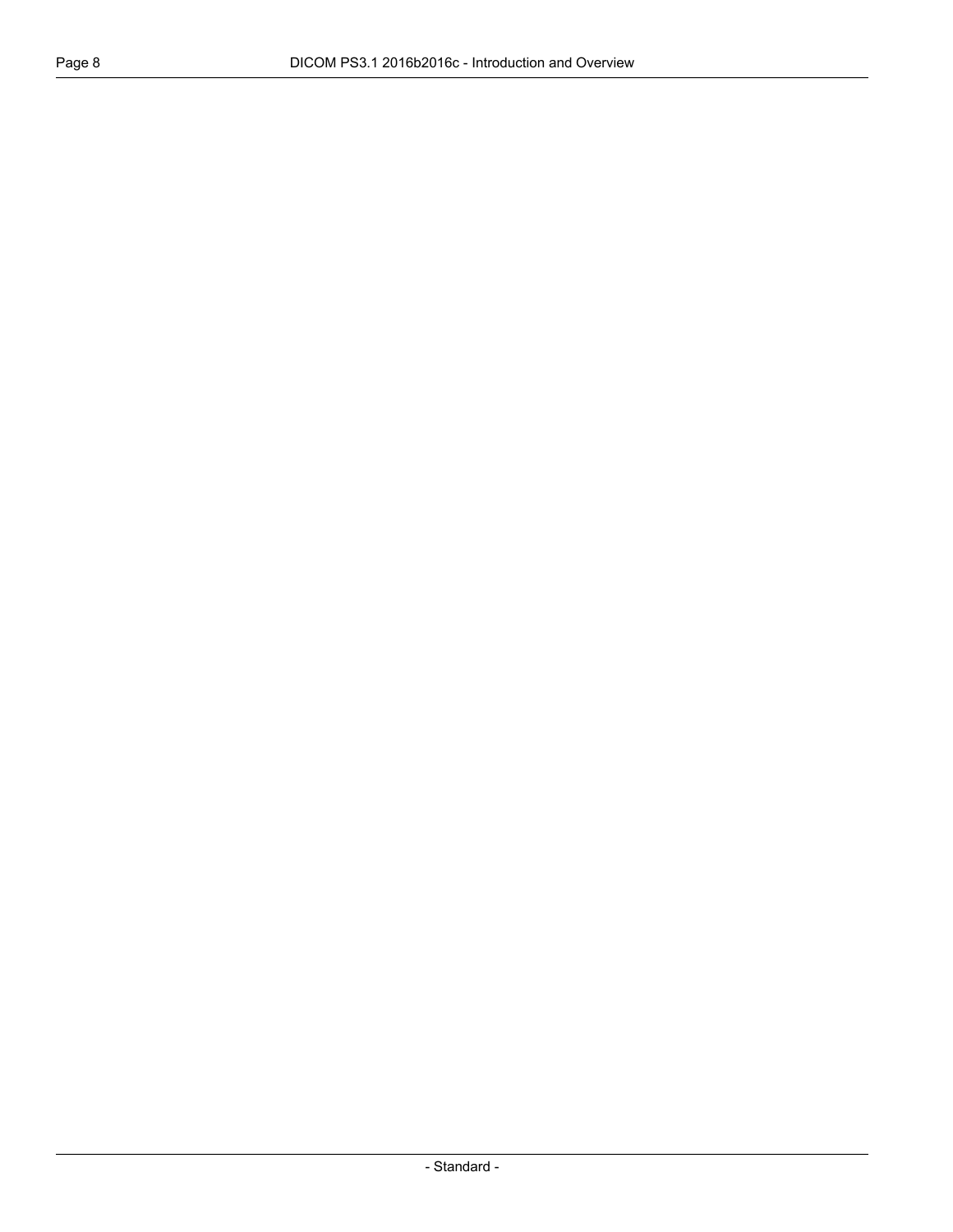## <span id="page-8-0"></span>**Foreword**

The DICOM Standards Committee is an independent, international standards development organization comprising biomedical professional societies whose specialties include the use of medical imaging, manufacturers of medical imaging equipment and related information systems, and government agencies, trade associations, and other standards development organizations with an interest in standardization of medical imaging information and related data. Membership is open to all organizations with a material interest in the work of the Committee. The Committee collaborates closely with other standards development organizations in the fields of Healthcare Informatics and Electrical Equipment in Medical Practice. The Secretariat of the Committee is the National Electrical Manufacturers Association and its Medical Imaging and Technology Alliance division.

The principal product of the Committee is this Standard, Digital Imaging and Communications in Medicine (DICOM).

This DICOM Standard was developed according to the procedures of the DICOM Standards Committee.

The DICOM Standard is structured as a multi-part document using the guidelines established in [ISO/IEC [Directives,](#page-14-1) Part 2].

The Standard is published as NEMA Standard PS3, and its Parts are identified by the numbering of the NEMA publication (PS3.1, PS3.2, etc.).

DICOM® is the registered trademark of the National Electrical Manufacturers Association for its standards publications relating to digital communications of medical information, all rights reserved.

HL7® and CDA® are the registered trademarks of Health Level Seven International, all rights reserved.

SNOMED®, SNOMED Clinical Terms®, SNOMED CT® are the registered trademarks of the International Health Terminology Standards Development Organisation (IHTSDO), all rights reserved.

LOINC® is the registered trademark of Regenstrief Institute, Inc, all rights reserved.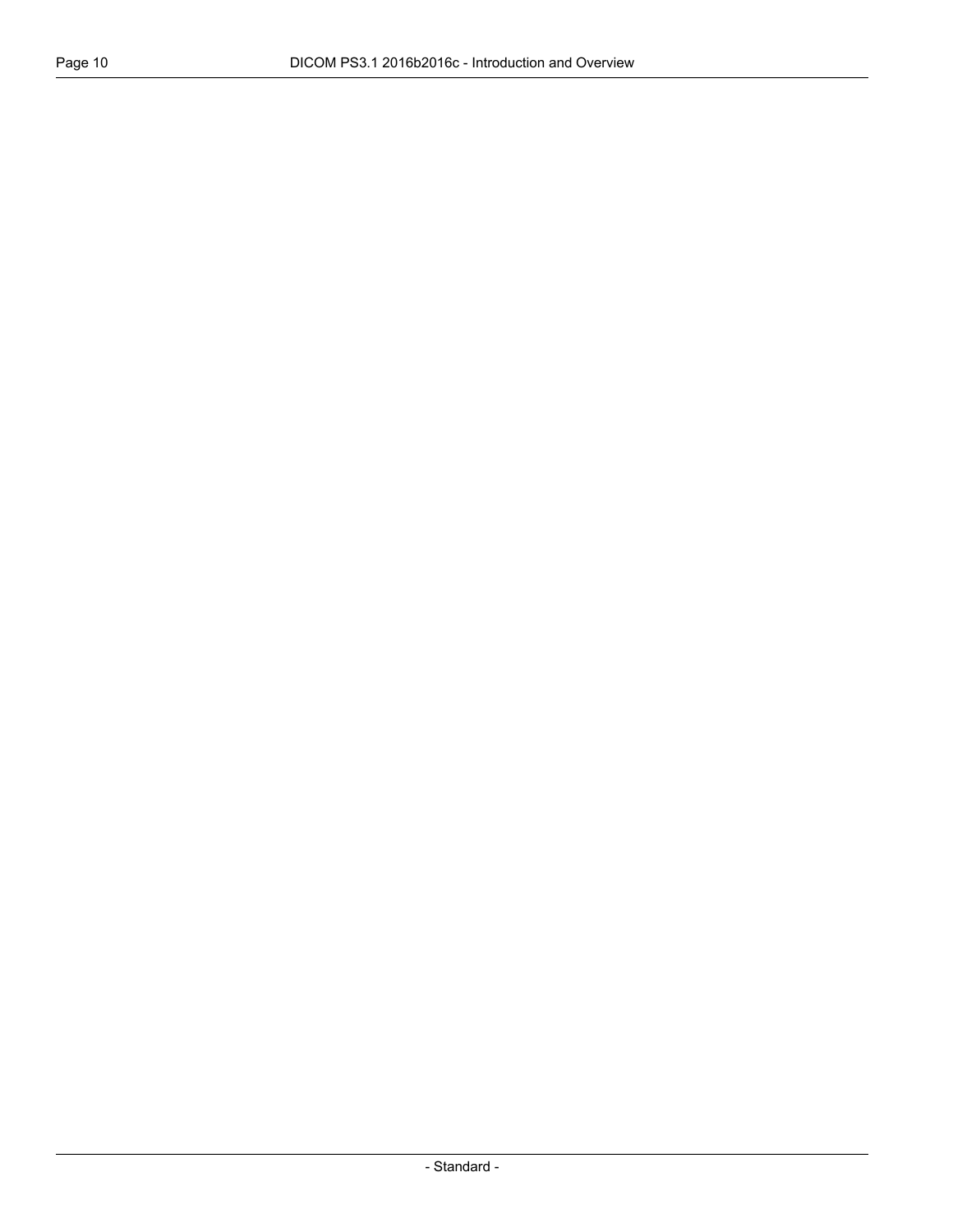# <span id="page-10-0"></span>**1 Scope and Field of Application**

<span id="page-10-1"></span>PS3.1 provides an overview of the entire Digital Imaging and Communications in Medicine (DICOM) Standard. It describes the history, scope, goals, and structure of the Standard. In particular, it contains a brief description of the contents of each part of the Standard.

### **1.1 Scope of DICOM**

Digital Imaging and Communications in Medicine (DICOM) is the standard for the communication and management of medical imaging information and related data.

The DICOM Standard facilitates interoperability of medical imaging equipment by specifying:

- For network communications, a set of protocols to be followed by devices claiming conformance to the Standard.
- The syntax and semantics of Commands and associated information that can be exchanged using these protocols.
- For media communication, a set of media storage services to be followed by devices claiming conformance to the Standard, as well as a File Format and a medical directory structure to facilitate access to the images and related information stored on interchange media.
- Information that must be supplied with an implementation for which conformance to the Standard is claimed.

The DICOM Standard does not specify:

- The implementation details of any features of the Standard on a device claiming conformance.
- <span id="page-10-2"></span>• The overall set of features and functions to be expected from a system implemented by integrating a group of devices each claiming DICOM conformance.
- A testing/validation procedure to assess an implementation's conformance to the Standard.

### **1.2 Field of Application**

The DICOM Standard pertains to the field of Medical Informatics. Within that field, it addresses the exchange of digital information between medical imaging equipment and other systems. Because such equipment may interoperate with other medical devices and information systems, the scope of this Standard needs to overlap with other areas of medical informatics. However, the DICOM Standard does not address the breadth of this field.

<span id="page-10-3"></span>This Standard has been developed with an emphasis on diagnostic medical imaging as practiced in radiology, cardiology, pathology, dentistry, ophthalmology and related disciplines, and image-based therapies such as interventional radiology, radiotherapy and surgery. However, it is also applicable to a wide range of image and non-image related information exchanged in clinical, research, veterinary, and other medical environments.

This Standard facilitates interoperability of systems claiming conformance in a multi-vendor environment, but does not, by itself, guarantee interoperability.

### **1.3 History**

With the introduction of computed tomography (CT) followed by other digital diagnostic imaging modalities in the 1970's, and the increasing use of computers in clinical applications, the American College of Radiology (ACR) and the National Electrical Manufacturers Association (NEMA) recognized the emerging need for a standard method for transferring images and associated information between devices manufactured by various vendors. These devices produce a variety of digital image formats.

The American College of Radiology (ACR) and the National Electrical Manufacturers Association (NEMA) formed a joint committee in 1983 to develop a standard to:

- Promote communication of digital image information, regardless of device manufacturer
- Facilitate the development and expansion of picture archiving and communication systems (PACS) that can also interface with other systems of hospital information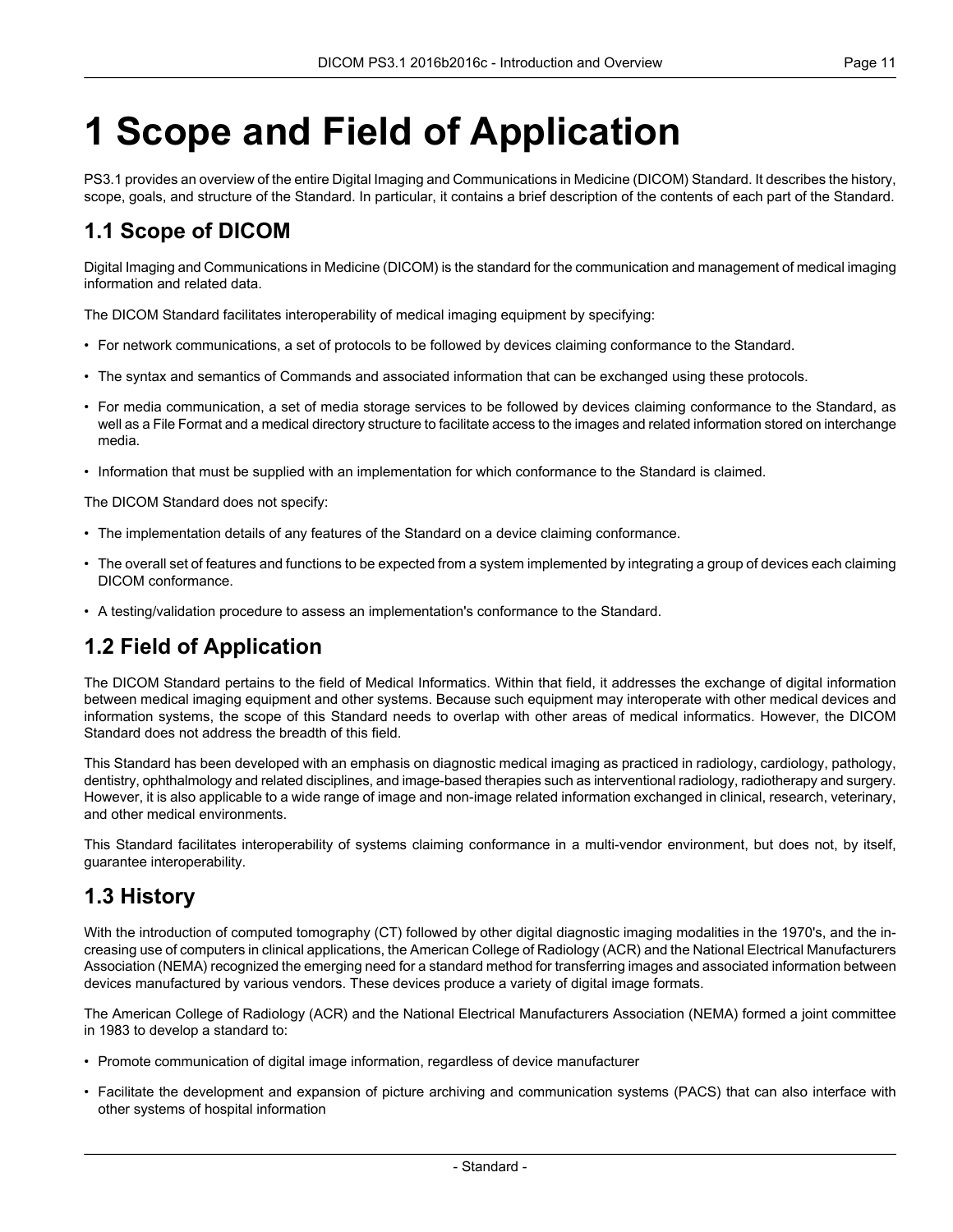• Allow the creation of diagnostic information data bases that can be interrogated by a wide variety of devices distributed geographically.

ACR-NEMA Standards Publication No. 300-1985, published in 1985 was designated version 1.0. The Standard was followed by two revisions: No. 1, dated October 1986 and No. 2, dated January 1988. These Standards Publications specified a hardware interface, a minimum set of software commands, and a consistent set of data formats.

ACR-NEMA Standards Publication No. 300-1988, published in 1988 was designated version 2.0. It included version 1.0, the published revisions, and additional revisions. It also included new material to provide command support for display devices, to introduce a new hierarchy scheme to identify an image, and to add data elements for increased specificity when describing an image.

In 1993, ACR-NEMA Standard 300 was substantially revised and replaced by this Standard, designated Digital Imaging and Communications in Medicine (DICOM). It embodies a number of major enhancements to previous versions of the ACR-NEMA Standard:

- It is applicable to a networked environment. The ACR-NEMA Standard was applicable in a point-to-point environment only; for operation in a networked environment a Network Interface Unit (NIU) was required. DICOM supports operation in a networked environment using the industry standard networking protocol TCP/IP.
- It is applicable to off-line media exchange. The ACR-NEMA Standard did not specify a file format or choice of physical media or logical filesystem. DICOM supports operation in an off-line media environment using industry standard media such as CD-R, DVD-R and USB and common file systems.
- It is a service oriented protocol, specifying the semantics of commands and associated data, and how devices claiming conformance to the Standard react to commands and data being exchanged. Specified services include support for management of the workflow of an imaging department. The ACR-NEMA Standard was confined to the transfer of data with only implicit service requirements.
- It specifies levels of conformance. The ACR-NEMA Standard specified a minimum level of conformance. DICOM explicitly describes how an implementor must structure a Conformance Statement to select specific options.

<span id="page-11-1"></span><span id="page-11-0"></span>In 1995, with the addition of DICOM capabilities for cardiology imaging supported by the American College of Cardiology, the ACR-NEMA Joint Committee was reorganized as the DICOM Standards Committee, a broad collaboration of stakeholders across all medical imaging specialties.

### **1.4 Principles**

#### **1.4.1 Global Applicability and Localization**

DICOM is a world-wide standard that can be used in every locale. It provides mechanisms to handle data that support cultural requirements, such as different writing systems, character sets, languages, and structures for addresses and person names. It supports the variety of workflows, processes and policies used for biomedical imaging in different geographic regions, medical specialties and local practices.

Localization to meet the requirements of national or local health and workflow policies can be done without deviating from the Standard. Such localization may include specifying code sets (e.g., procedure codes), or profiling data element usage (both specifying locally allowed values, and making elements that are optional in the Standard mandatory for local use).

<span id="page-11-2"></span>Localization and profiling can be specified in a number of mechanisms outside the purview of the DICOM Standard. One such mechanism is Integration Profiles from the Integrating the Healthcare Enterprise (IHE) organization. It is important that Profiling adhere to the concept of non-contradiction. A Profile can add requirements but should not contradict DICOM requirements, as that would make it impossible to comply with both DICOM and the Profile.

#### **1.4.2 Continuous Maintenance**

The DICOM Standard is an evolving standard and it is maintained in accordance with the Procedures of the DICOM Standards Committee. Proposals for enhancements are welcome from all users of the Standard, and may be submitted to the Secretariat. Supplements and corrections to the Standard are balloted and approved several times a year. When approved as Final Text, each change becomes official, is published separately, and goes into effect immediately. At intervals, all of the approved Final Text changes are consolidated and published in an updated edition of the Standard. Once changes are consolidated into an updated edition of the Standard, the individual change documents are not maintained; readers are directed to use the consolidated edition of the Standard.

A requirement in updating the Standard is to maintain effective compatibility with previous editions.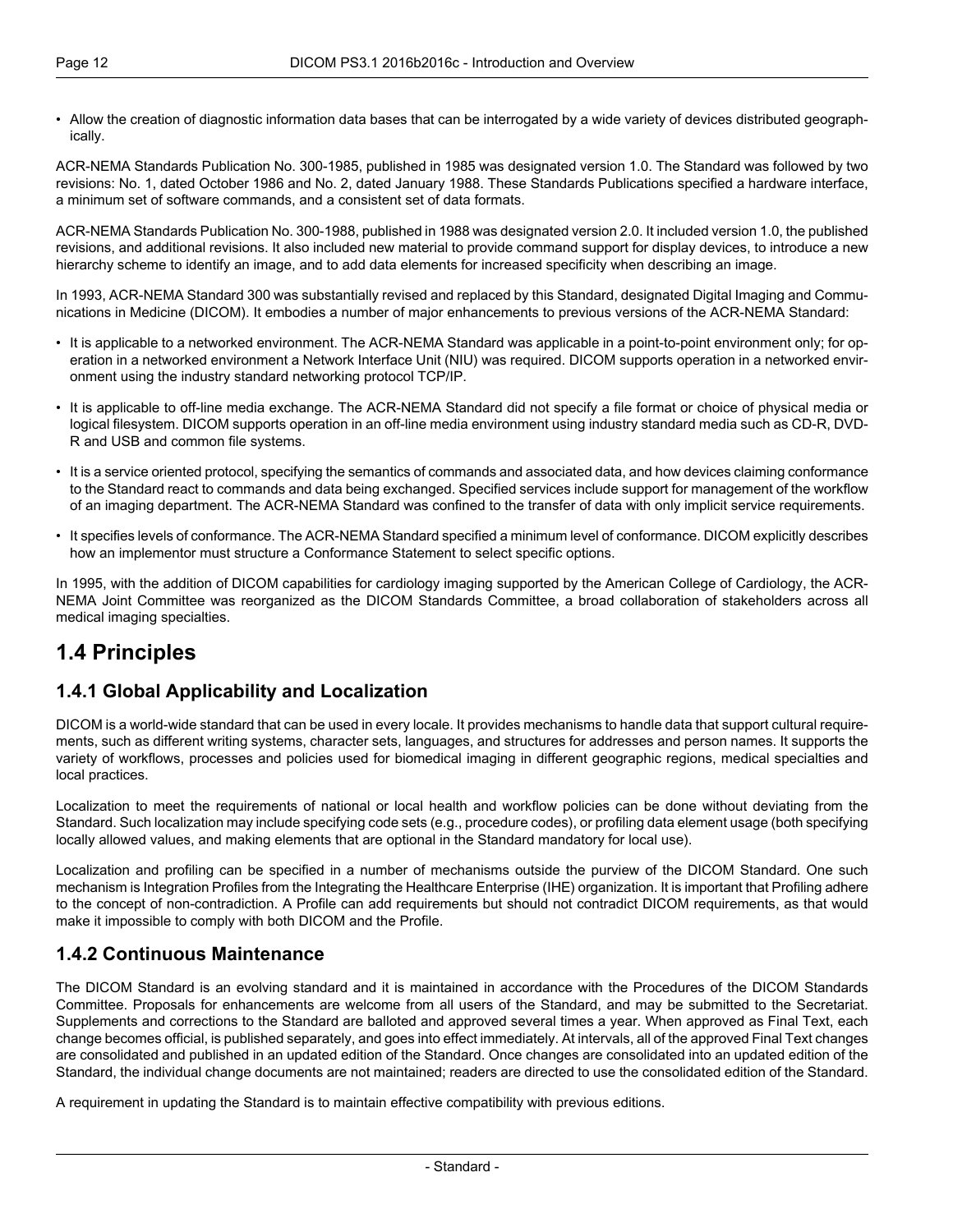The maintenance process may involve retirement of sections of the Standard.

Retirement does not imply that these features cannot be used. However, the DICOM Standards Committee will not maintain the documentation of retired features. The reader is referred to earlier editions of the Standard.

<span id="page-12-0"></span>The use of the retired features is discouraged for new implementations, in favor of those alternatives remaining in the standard.

#### **1.4.3 Information Objects and Unique Object Identification**

Many DICOM services involve the exchange of persistent information objects, such as images. An instance of such an information object may be exchanged across many systems and many organizational contexts, and over time. While minor changes may be made to the attributes of an instance to facilitate its handling within a particular organization (e.g., by coercing a Patient ID to the value used in a local context), the semantic content of an instance does not change.

<span id="page-12-1"></span>Each instance is identified by a globally unique object identifier, which persists with the instance across all exchanges. Changes to the semantic content of an instance are defined to create a new instance, which is assigned a new globally unique object identifier.

#### **1.4.4 Conformance**

Conformance to the DICOM Standard is stated in terms of Service-Object Pair (SOP) Classes, which represent Services (such as Storage using network, media, or web) operating on types of Information Objects (such as CT or MR images).

SOP Class specifications in the DICOM Standard are only changed in a manner that is intended to be forward and backward compatible for all editions of the Standard. Conformance requirements and conformance claims are therefore referenced to the identifier of the SOP Class, and never referenced to an edition of the Standard.

<span id="page-12-2"></span>Each implementation is required to provide a Conformance Statement, in accordance with a consistent pro forma structure, facilitating comparison of products for interoperability.

#### **1.4.5 Consistency of Information Model**

A large number of information objects defined in the DICOM Standard follow a common composite information model with information entities representing Patient, Study, Series, Equipment, Frame of Reference, and the specific instance data type. This information model is a simplification of the real world concepts and activities of medical imaging; for acquisition modalities, a Study is approximately equivalent to an ordered procedure, and a Series is approximately equivalent to a performed data acquisition protocol element. In other domains, such as Radiotherapy, the Study and Series are less clearly related to real world entities or activities, but are still required for consistency. This simplified model is sufficient for the pragmatic needs of managing imaging and related data collected in routine practice.

New information objects defined in DICOM will typically conform to this existing common information model, allowing reuse of implementations with minimal changes to support the new objects.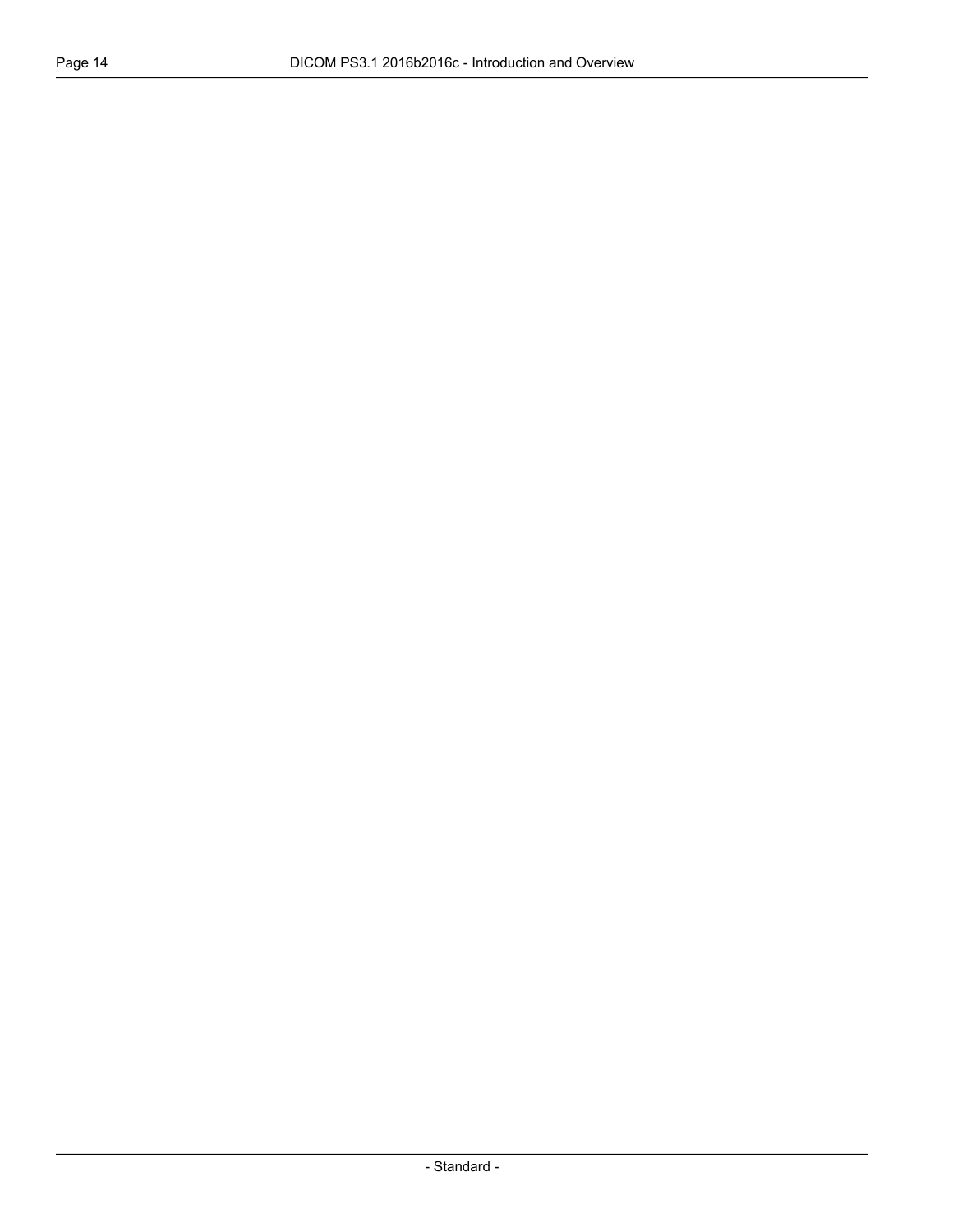## <span id="page-14-0"></span>**2 Normative References**

- <span id="page-14-1"></span>[ISO/IEC Directives, Part 2] ISO/IEC. 2011/04. 6.0. *Rules for the structure and drafting of International Standards*. [http://www.iec.ch/](http://www.iec.ch/members_experts/refdocs/iec/isoiec-dir2%7Bed6.0%7Den.pdf) [members\\_experts/refdocs/iec/isoiec-dir2%7Bed6.0%7Den.pdf](http://www.iec.ch/members_experts/refdocs/iec/isoiec-dir2%7Bed6.0%7Den.pdf) .
- [ACR/NEMA 300] ACR/NEMA. 1988. *Digital Imaging and Communications*.
- [ISO/IEC 8822] ISO/IEC. 1994. *Information Processing Systems - Open Systems Interconnection - Connection Oriented Presentation Service Definition*.
- [ISO/IEC 8649] ISO/IEC. 1996. *Information Processing Systems - Open Systems Interconnection - Service Definition for the Association Control Service Element*. *Withdrawn 2012.* .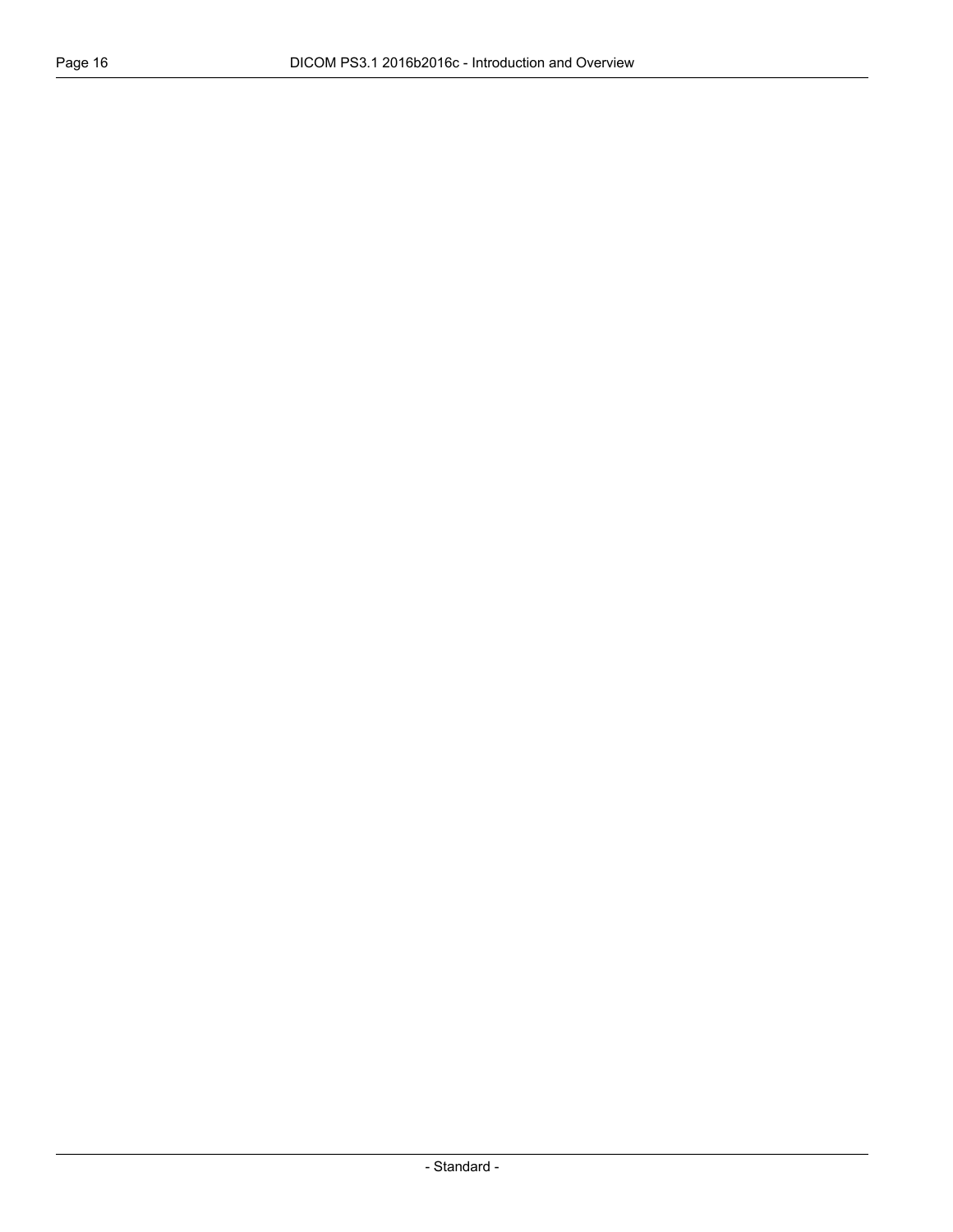# <span id="page-16-0"></span>**3 Definitions**

| Attribute                    | A property of an Information Object. An Attribute has a name and a value that are independent<br>of any encoding scheme.                                                                                                                                               |
|------------------------------|------------------------------------------------------------------------------------------------------------------------------------------------------------------------------------------------------------------------------------------------------------------------|
| Command                      | A request to operate on information across a network.                                                                                                                                                                                                                  |
| <b>Command Element</b>       | An encoding of a parameter of a command that conveys this parameter's value.                                                                                                                                                                                           |
| <b>Command Stream</b>        | The result of encoding a set of DICOM Command Elements using the DICOM encoding scheme.                                                                                                                                                                                |
| <b>Conformance Statement</b> | A formal statement that describes a specific product implementation that uses the DICOM<br>Standard. It specifies the Service Classes, Information Objects, and Communication Protocols<br>supported by the implementation.                                            |
| Data Dictionary              | A registry of DICOM Data Elements that assigns a unique tag, a name, value characteristics,<br>and semantics to each Data Element.                                                                                                                                     |
| Data Element                 | A unit of information as defined by a single entry in the data dictionary.                                                                                                                                                                                             |
| Data Set                     | Exchanged information consisting of a structured set of Attributes. The value of each Attribute in<br>a Data Set is expressed as a Data Element.                                                                                                                       |
| Data Stream                  | The result of encoding a Data Set using the DICOM encoding scheme (Data Element Numbers<br>and representations as specified by the Data Dictionary).                                                                                                                   |
| Information Object           | An abstraction of a real information entity (e.g., CT Image, Structured Report, etc.) that is acted<br>upon by one or more DICOM Commands.                                                                                                                             |
|                              | Note                                                                                                                                                                                                                                                                   |
|                              | This term is primarily used in PS3.1, with a few references in PS3.3. It is an informal<br>term corresponding to a formal term that is introduced in PS3.3. In all other parts of the<br>DICOM Standard this formal term is known as an Information Object Definition. |
| Information Object Class     | A formal description of an Information Object, which includes a description of its purpose and the<br>Attributes it possesses. It does not include values for these attributes.                                                                                        |
|                              | Note                                                                                                                                                                                                                                                                   |
|                              | This term is only used in PS3.1. It is an informal term corresponding to a formal term<br>that is introduced in PS3.4. This formal term is known as a Service-Object Pair Class<br>or more commonly as a SOP Class.                                                    |
| Information Object Instance  | A representation of an occurrence of an real-world entity, which includes values for the Attributes<br>of the Information Object Class to which the entity belongs.                                                                                                    |
|                              | <b>Note</b>                                                                                                                                                                                                                                                            |
|                              | This term is only used in PS3.1. It is an informal term corresponding to a formal term<br>that is introduced in PS3.4. This formal term is known as a Service-Object Pair Instance<br>or more commonly as a SOP Instance.                                              |
| Message                      | A data unit of the Message Exchange Protocol exchanged between two cooperating DICOM<br>Applications. A Message is composed of a Command Stream followed by an optional Data<br>Stream.                                                                                |
| Service Class                | A structured description of a service that is supported by cooperating DICOM Applications using<br>specific DICOM Commands acting on a specific class of Information Object.                                                                                           |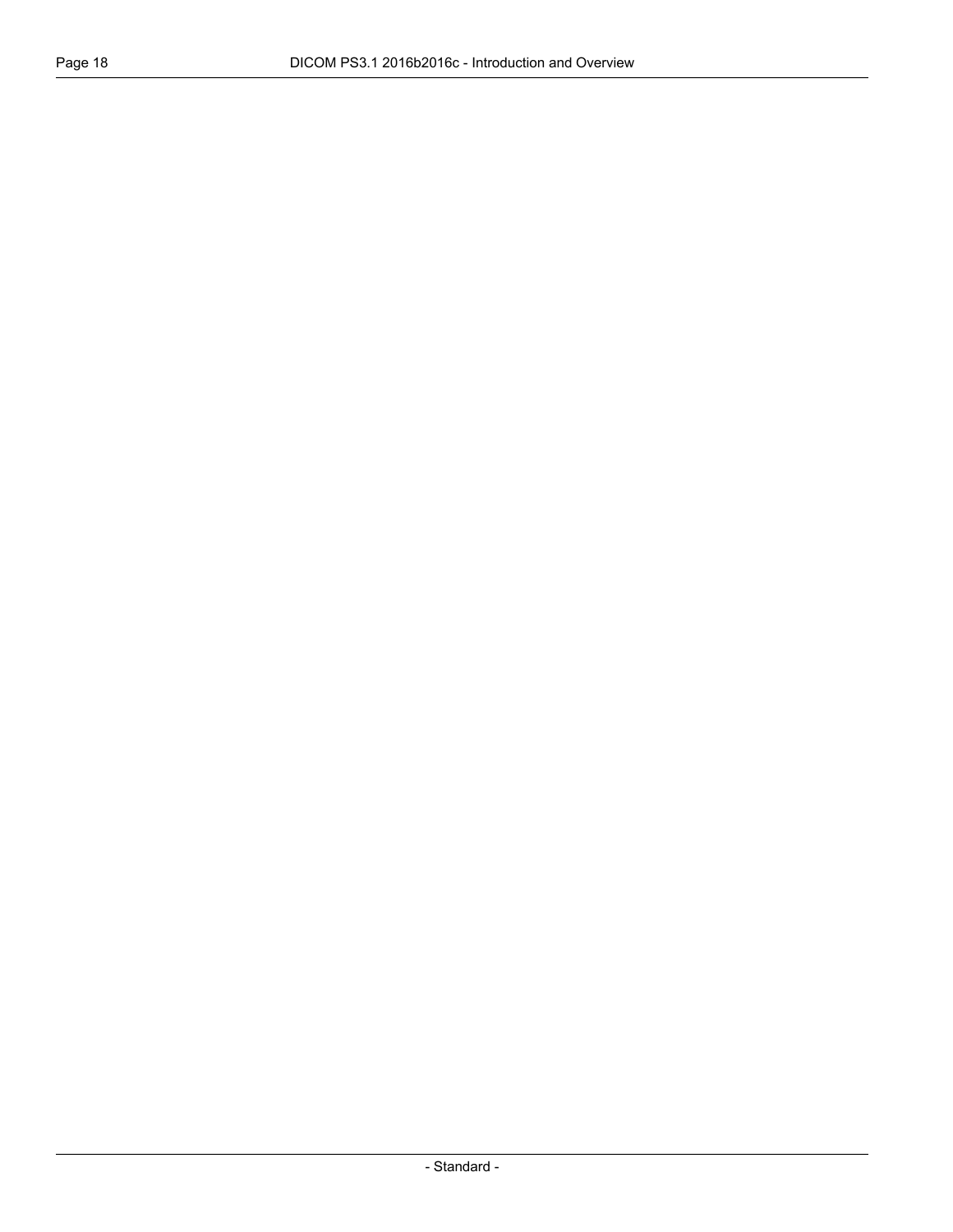# <span id="page-18-0"></span>**4 Symbols and Abbreviations**

| <b>ACSE</b>    | <b>Association Control Service Element</b>                                                                                                                                 |
|----------------|----------------------------------------------------------------------------------------------------------------------------------------------------------------------------|
| СT             | Computed Tomography                                                                                                                                                        |
| <b>DICOM</b>   | Digital Imaging and Communications in Medicine                                                                                                                             |
| <b>HIS</b>     | <b>Hospital Information System</b>                                                                                                                                         |
| <b>JIRA</b>    | Japan Medical Imaging and Radiological Systems Industries Association                                                                                                      |
| <b>OSI</b>     | Open Systems Interconnection                                                                                                                                               |
| <b>PACS</b>    | Picture Archiving and Communication Systems                                                                                                                                |
| <b>REST</b>    | Representational State Transfer                                                                                                                                            |
| <b>RESTful</b> | A RESTful Web service is a Web service implemented using REST architecture and HTTP (see http://www.ics.uci.edu/<br>~fielding/pubs/dissertation/fielding_dissertation.pdf) |
| <b>RIS</b>     | Radiology Information System                                                                                                                                               |
| <b>STOW-RS</b> | STore Over the Web by RESTful Services                                                                                                                                     |
| <b>TCP/IP</b>  | <b>Transmission Control Protocol/Internet Protocol</b>                                                                                                                     |
| <b>WADO-RS</b> | Web Access to DICOM Objects by RESTful Services                                                                                                                            |
|                | <b>WADO-URI</b> Web Access to DICOM Objects by URI                                                                                                                         |
|                | <b>WADO-WS</b> Web Access to DICOM Objects by Web Services (WS*)                                                                                                           |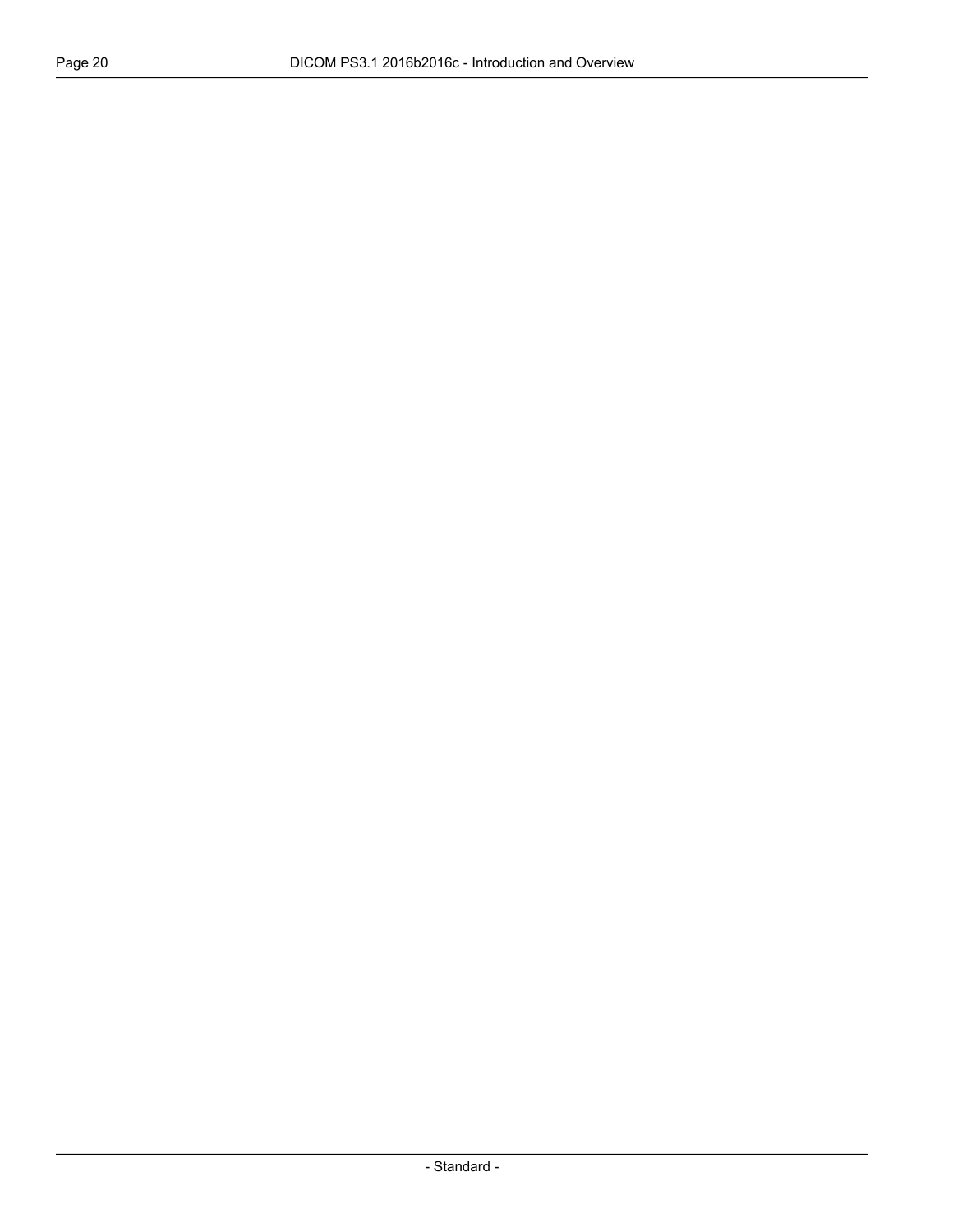# <span id="page-20-0"></span>**5 The DICOM Communication Model**

The DICOM Standard facilitates interoperability of devices claiming conformance. In particular, it:

- Addresses the semantics of Commands and associated data. For devices to interact, there must be standards on how devices are expected to react to Commands and associated data, not just the information that is to be moved between devices.
- Addresses the semantics of file services, file formats and information directories necessary for off-line communication.
- Is explicit in defining the conformance requirements of implementations of the Standard. In particular, a conformance statement must specify enough information to determine the functions for which interoperability can be expected with another device claiming conformance.
- Facilitates operation in a networked environment.
- Is structured to accommodate the introduction of new services, thus facilitating support for future medical imaging applications.
- Makes use of existing international standards wherever applicable, and itself conforms to established documentation guidelines for international standards.

[Figure](#page-21-0) 5-1 presents the general communication model of the Standard, which spans both network (on-line) and media storage interchange (off-line) communication. Applications may utilize any of the following transport mechanisms:

- the DICOM Message Service and Upper Layer Service, which provides independence from specific physical networking communication support and protocols such as TCP/IP.
- the DICOM Web Service API and HTTP Service, which allows use of common hypertext and associated protocols for transport of DICOM services
- The Basic DICOM File Service, which provides access to Storage Media independently from specific media storage formats and file structures.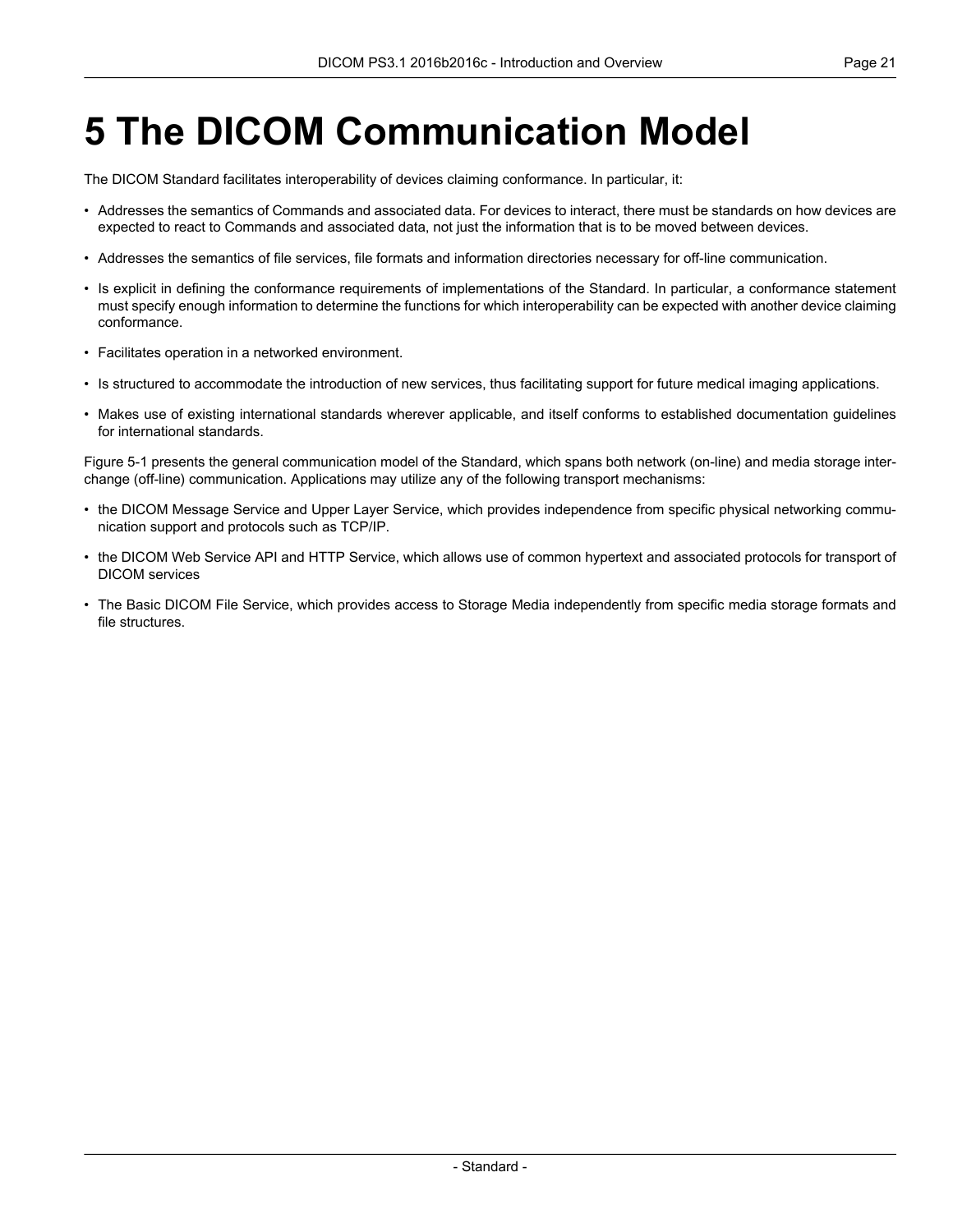<span id="page-21-0"></span>

**Figure 5-1. General Communication Model**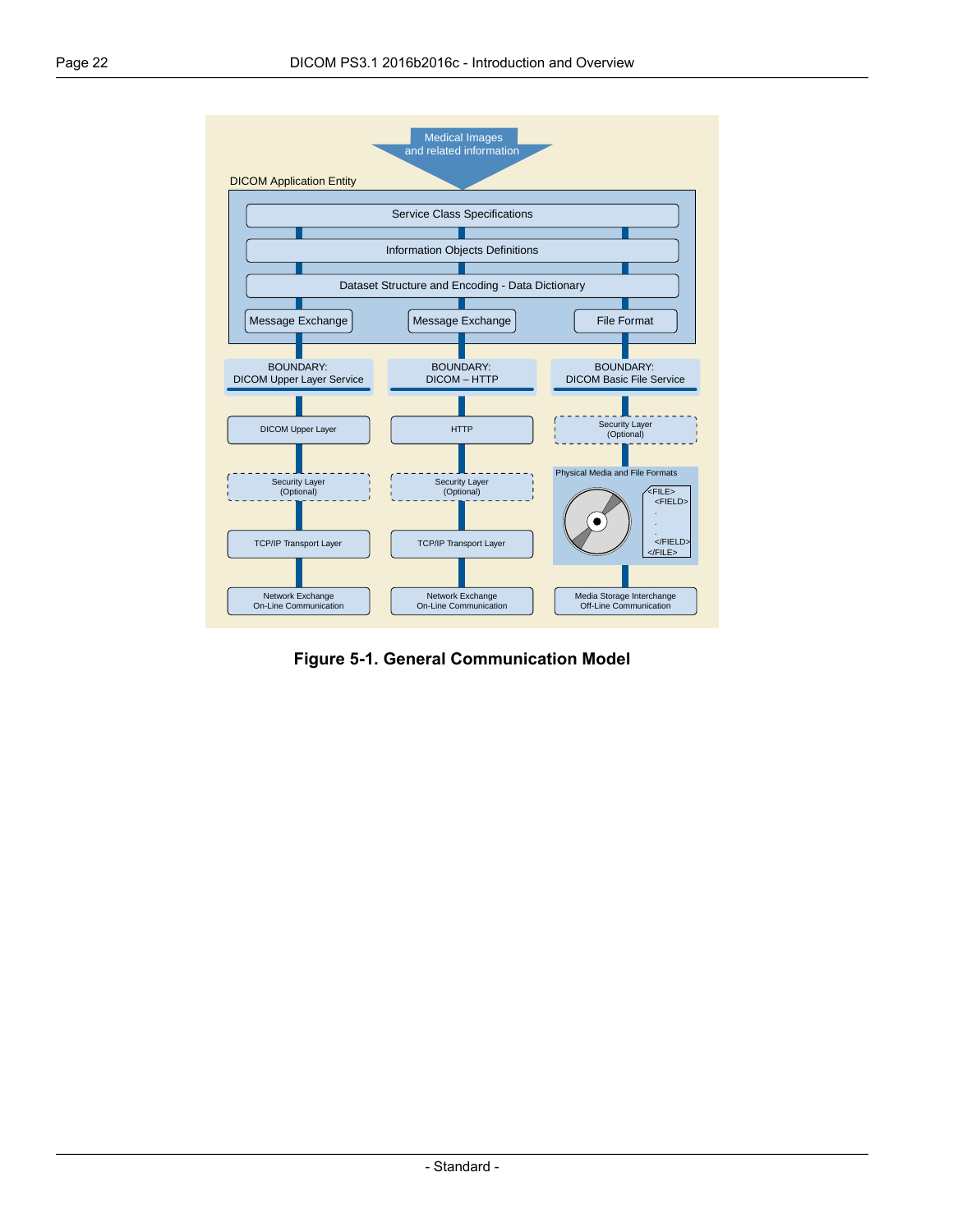# <span id="page-22-0"></span>**6 Overview of The Content of The DICOM Standard**

#### <span id="page-22-1"></span>**6.1 Document Structure**

DICOM consists of the following parts:

- PS3.1: Introduction and Overview (this document)
- PS3.2: [Conformance](part02.pdf#PS3.2)
- PS3.3: [Information](part03.pdf#PS3.3) Object Definitions
- PS3.4: Service Class [Specifications](part04.pdf#PS3.4)
- PS3.5: Data [Structures](part05.pdf#PS3.5) and Encoding
- PS3.6: Data [Dictionary](part06.pdf#PS3.6)
- PS3.7: Message [Exchange](part07.pdf#PS3.7)
- PS3.8: Network [Communication](part08.pdf#PS3.8) Support for Message Exchange
- PS3.9: Retired
- PS3.10: Media Storage and File Format for Media [Interchange](part10.pdf#PS3.10)
- PS3.11: Media Storage [Application](part11.pdf#PS3.11) Profiles
- PS3.12: Formats and [Physical](part12.pdf#PS3.12) Media
- PS3.13: Retired
- PS3.14: [Grayscale](part14.pdf#PS3.14) Standard Display Function
- PS3.15: Security and System [Management](part15.pdf#PS3.15) Profiles
- PS3.16: Content Mapping [Resource](part16.pdf#PS3.16)
- PS3.17: [Explanatory](part17.pdf#PS3.17) Information
- PS3.18: Web [Services](part18.pdf#PS3.18)
- <span id="page-22-2"></span>• PS3.19: [Application](part19.pdf#PS3.19) Hosting
- PS3.20: Imaging Reports using HL7 Clinical Document [Architecture](part20.pdf#PS3.20)

These parts of the Standard are related but independent documents. A brief description of each Part is provided in this section.

### **6.2 PS3.2: Conformance**

[PS3.2](part02.pdf#PS3.2) of the DICOM Standard defines principles that implementations claiming conformance to the Standard shall follow:

- Conformance requirements. [PS3.2](part02.pdf#PS3.2) specifies the general requirements that must be met by any implementation claiming conformance. It references the conformance sections of other parts of the Standard.
- Conformance Statement. [PS3.2](part02.pdf#PS3.2) defines the structure of a Conformance Statement. It specifies the information that must be present in a Conformance Statement. It references the Conformance Statement sections of other parts of the Standard.

[PS3.2](part02.pdf#PS3.2) does not specify a testing/validation procedure to assess an implementation's conformance to the Standard.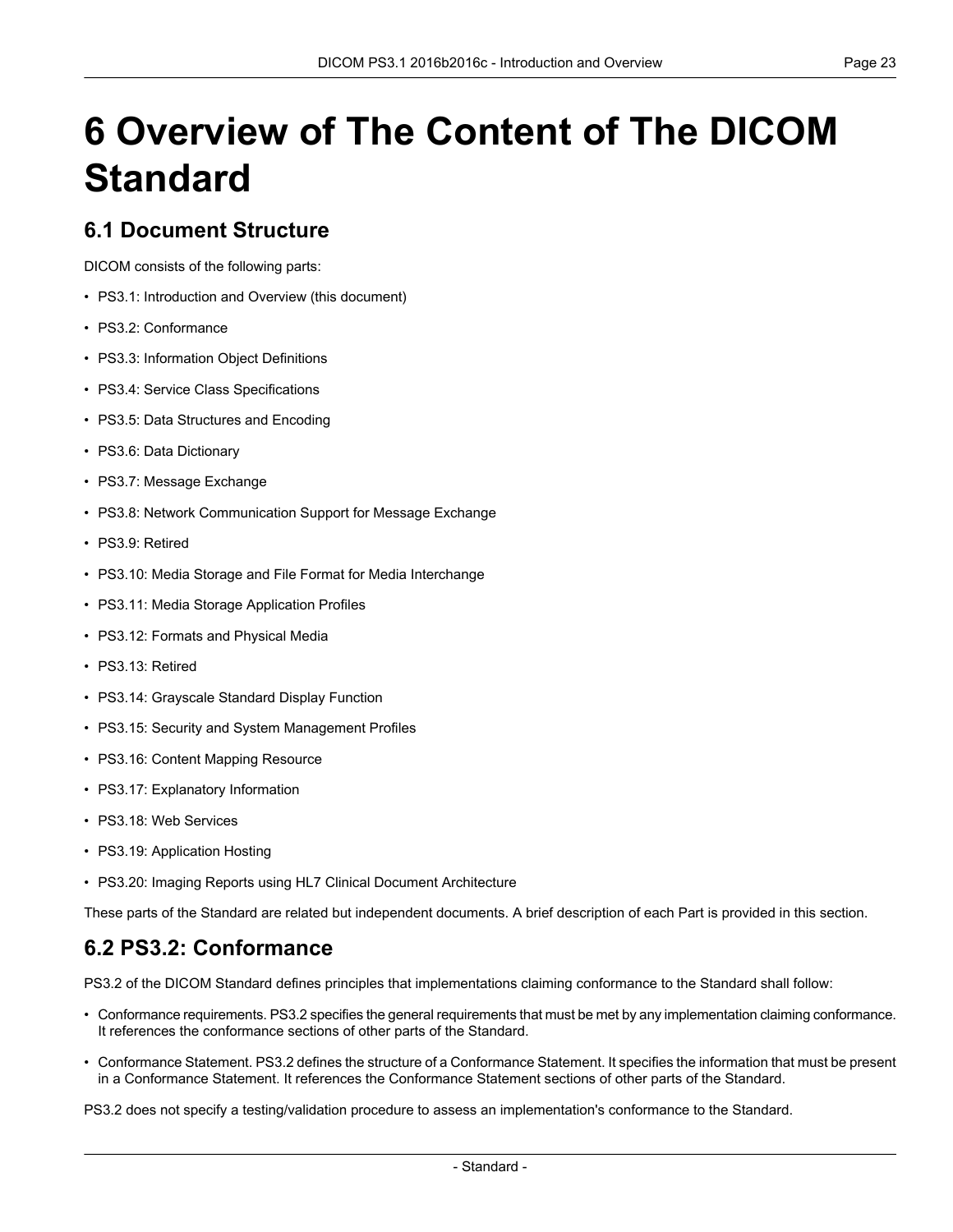[Figure](#page-23-1) 6.2-1 and [Figure](#page-23-2) 6.2-2 depict the construction process for a Conformance Statement for both network communication and media exchange. A Conformance Statement consists of the following parts:

- Set of Information Objects that is recognized by this implementation
- Set of Service Classes that this implementation supports
- Set of communications protocols or physical media that this implementation supports
- <span id="page-23-1"></span>• Set of security measures that this implementation supports.



<span id="page-23-2"></span>





#### <span id="page-23-0"></span>**6.3 PS3.3: Information Object Definitions**

[PS3.3](part03.pdf#PS3.3) of the DICOM Standard specifies a number of Information Object Classes that provide an abstract definition of real-world entities applicable to communication of digital medical images and related information (e.g., waveforms, structured reports, radiation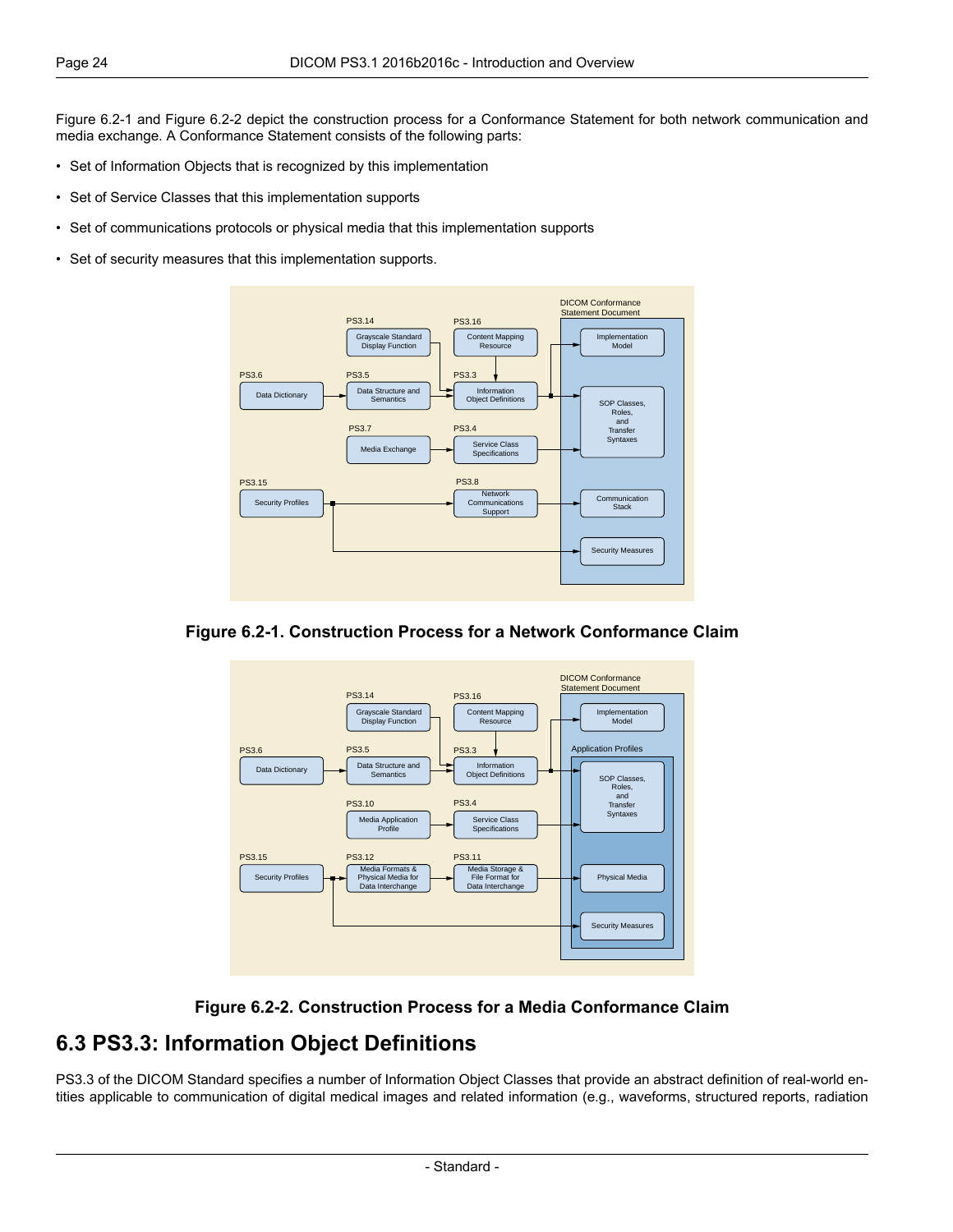therapy dose, etc.). Each Information Object Class definition consists of a description of its purpose and the Attributes that define it. An Information Object Class does not include the values for the Attributes that comprise its definition.

Two types of Information Object Classes are defined: normalized and composite.

Normalized Information Object Classes include only those Attributes inherent in the real-world entity represented. For example the study Information Object Class, which is defined as normalized, contains study date and study time Attributes because they are inherent in an actual study. Patient name, however, is not an Attribute of the study Information Object Class because it is inherent in the patient on which the study was performed and not the study itself.

Composite Information Object Classes may additionally include Attributes that are related to but not inherent in the real-world entity. For example, the Computed Tomography Image Information Object Class, which is defined as composite, contains both Attributes that are inherent in the image (e.g., image date) and Attributes that are related to but not inherent in the image (e.g., patient name). Composite Information Object Classes provide a structured framework for expressing the communication requirements of images where image data and related data needs to be closely associated.

To simplify the Information Object Class definitions, the Attributes of each Information Object Class are partitioned with similar Attributes being grouped together. These groupings of Attributes are specified as independent modules and may be reused by other Composite Information Object Classes.

[PS3.3](part03.pdf#PS3.3) defines a model of the Real World along with the corresponding Information Model that is reflected in the Information Object Definitions. Future editions of this Standard may extend this set of Information Objects to support new functionality.

<span id="page-24-0"></span>To represent an occurrence of a real-world entity, an Information Object Instance is created, which includes values for the Attributes of the Information Object Class. The Attribute values of this Information Object Instance may change over time to accurately reflect the changing state of the entity that it represents. This is accomplished by performing different basic operations upon the Information Object Instance to render a specific set of services defined as a Service Class. These Service Classes are defined in [PS3.4](part04.pdf#PS3.4) of the Standard.

#### **6.4 PS3.4: Service Class Specifications**

[PS3.4](part04.pdf#PS3.4) of the DICOM Standard defines a number of Service Classes. A Service Class associates one or more Information Objects with one or more Commands to be performed upon these objects. Service Class Specifications state requirements for Command Elements and how resulting Commands are applied to Information Objects. Service Class Specifications state requirements for both providers and users of communications services.

[PS3.4](part04.pdf#PS3.4) of the DICOM Standard defines the characteristics shared by all Service Classes, and how a Conformance Statement to an individual Service Class is structured. It contains a number of normative annexes that describe individual Service Classes in detail.

Examples of Service Classes include the following:

- Storage Service Class
- Query/Retrieve Service Class
- <span id="page-24-1"></span>• Basic Worklist Management Service Class
- Print Management Service Class.

[PS3.4](part04.pdf#PS3.4) defines the operations performed upon the Information Objects defined in [PS3.3.](part03.pdf#PS3.3) [PS3.7](part07.pdf#PS3.7) defines the Commands and protocols for using the Commands to accomplish the operations and notifications described in [PS3.4](part04.pdf#PS3.4).

### **6.5 PS3.5: Data Structure and Semantics**

[PS3.5](part05.pdf#PS3.5) of the DICOM Standard specifies how DICOM applications construct and encode the Data Set information resulting from the use of the Information Objects and Services Classes defined in [PS3.3](part03.pdf#PS3.3) and [PS3.4](part04.pdf#PS3.4) of the DICOM Standard. The support of a number of standard image compression techniques (e.g., JPEG lossless and lossy) is specified.

[PS3.5](part05.pdf#PS3.5) addresses the encoding rules necessary to construct a Data Stream to be conveyed in a Message as specified in [PS3.7](part07.pdf#PS3.7) of the DICOM Standard. This Data Stream is produced from the collection of Data Elements making up the Data Set.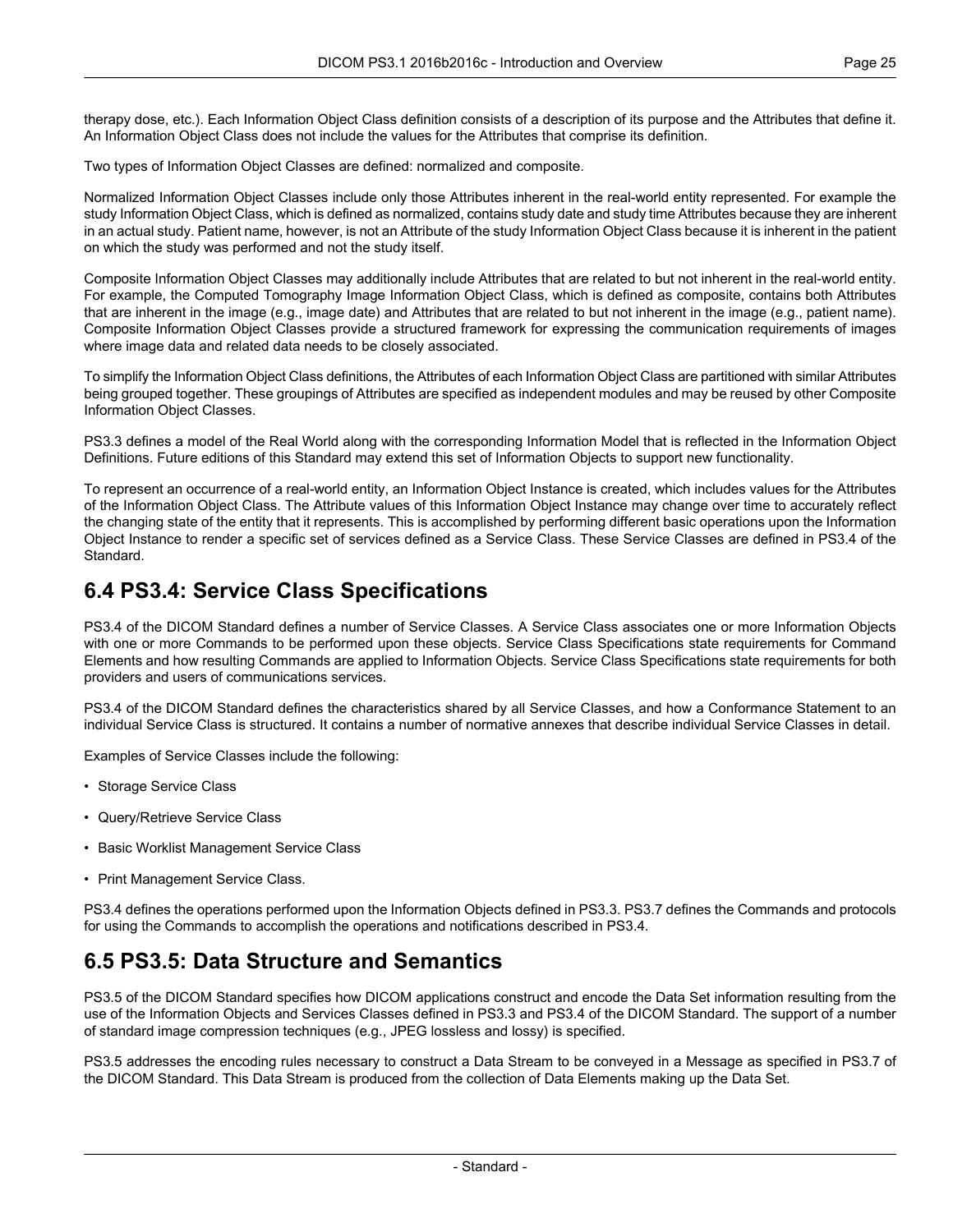<span id="page-25-0"></span>[PS3.5](part05.pdf#PS3.5) also defines the semantics of a number of generic functions that are common to many Information Objects. [PS3.5](part05.pdf#PS3.5) defines the encoding rules for international character sets used within DICOM.

### **6.6 PS3.6: Data Dictionary**

[PS3.6](part06.pdf#PS3.6) of the DICOM Standard is the centralized registry that defines the collection of all DICOM Data Elements available to represent information, along with elements utilized for interchangeable media encoding and a list of uniquely identified items that are assigned by DICOM.

For each element, [PS3.6](part06.pdf#PS3.6) specifies:

- its unique tag, which consists of a group and element number,
- its name,
- its value representation (character string, integer, etc),
- its value multiplicity (how many values per attribute),
- whether it is retired.

For each uniquely identified item, [PS3.6](part06.pdf#PS3.6) specifies:

- its unique value, which is numeric with multiple components separated by decimal points and limited to 64 characters,
- its name,
- <span id="page-25-1"></span>• its type, either Information Object Class, definition of encoding for data transfer, or certain well known Information Object Instances,
- in which part of the DICOM Standard it is defined.

#### **6.7 PS3.7: Message Exchange**

[PS3.7](part07.pdf#PS3.7) of the DICOM Standard specifies both the service and protocol used by an application in a medical imaging environment to exchange Messages over the communications support services defined in [PS3.8.](part08.pdf#PS3.8) A Message is composed of a Command Stream defined in [PS3.7](part07.pdf#PS3.7) followed by an optional Data Stream as defined in [PS3.5](part05.pdf#PS3.5).

[PS3.7](part07.pdf#PS3.7) specifies:

- the operations and notifications (DIMSE Services) made available to Service Classes defined in [PS3.4,](part04.pdf#PS3.4)
- <span id="page-25-2"></span>• rules to establish and terminate associations provided by the communications support specified in [PS3.8,](part08.pdf#PS3.8) and the impact on outstanding transactions,
- rules that govern the exchange of Command requests and responses,
- encoding rules necessary to construct Command Streams and Messages.

### **6.8 PS3.8: Network Communication Support For Message Exchange**

[PS3.8](part08.pdf#PS3.8) of the DICOM Standard specifies the communication services and the upper layer protocols necessary to support, in a networked environment, communication between DICOM applications as specified in [PS3.3](part03.pdf#PS3.3), [PS3.4,](part04.pdf#PS3.4) [PS3.5](part05.pdf#PS3.5), [PS3.6,](part06.pdf#PS3.6) and [PS3.7.](part07.pdf#PS3.7) These communication services and protocols ensure that communication between DICOM applications is performed in an efficient and coordinated manner across the network.

The communication services specified in [PS3.8](part08.pdf#PS3.8) are a proper subset of the services offered by the OSI Presentation Service (ISO 8822) and of the OSI Association Control Service Element (ACSE) (ISO 8649). They are referred to as the Upper Layer Service, which allows peer applications to establish associations, transfer messages and terminate associations.

This definition of the Upper Layer Service specifies the use of the DICOM Upper Layer Protocol in conjunction with TCP/IP transport protocols.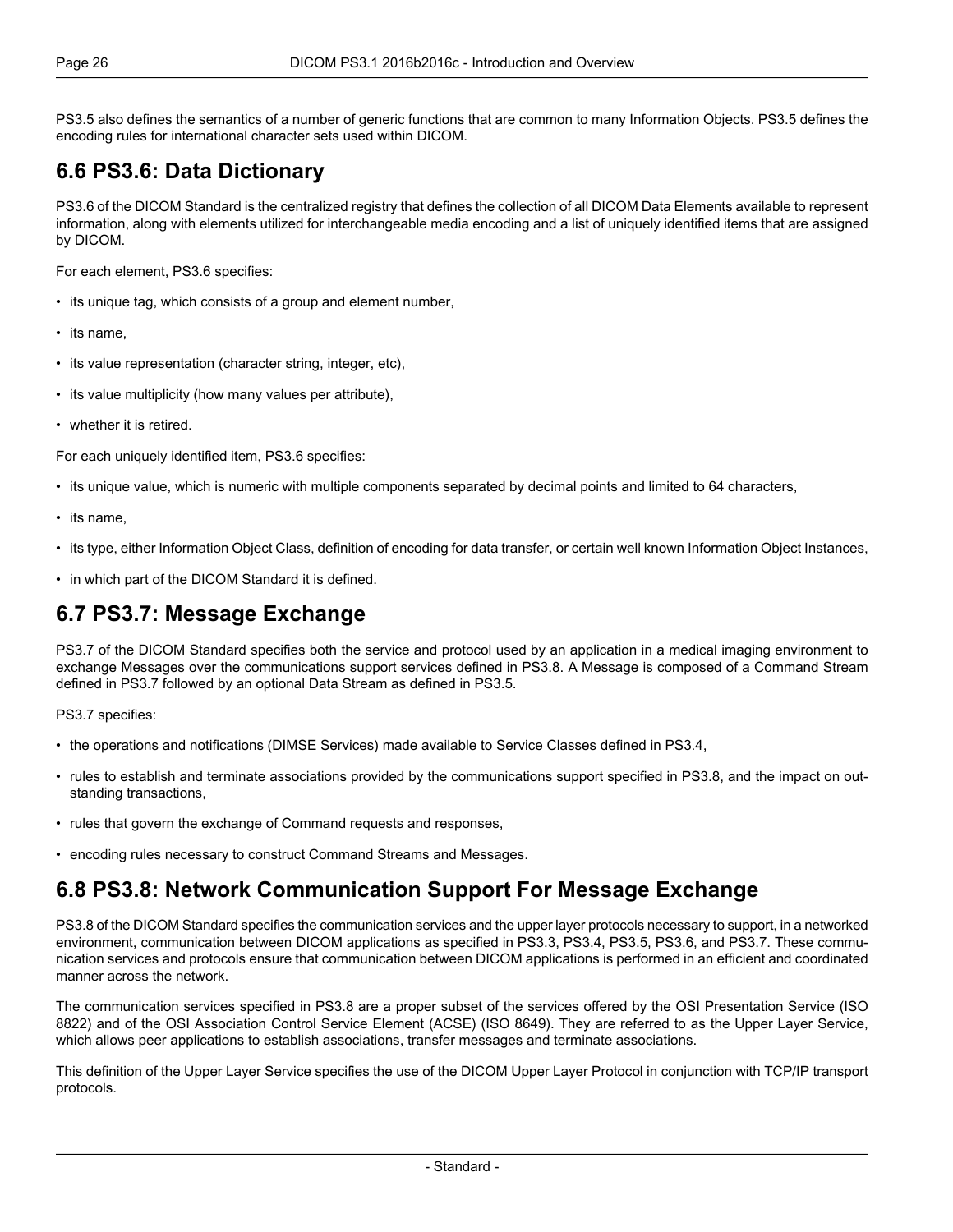<span id="page-26-0"></span>The TCP/IP communication protocol specified by [PS3.8](part08.pdf#PS3.8) is a general purpose communication protocol not specific to the DICOM Standard. [Figure](#page-21-0) 5-1 shows this protocol stack.

#### **6.9 PS3.9: Retired (formerly Point-to-point Communication Support For Message Exchange)**

<span id="page-26-1"></span>PS3.9 of the DICOM Standard previously specified the services and protocols used for point-to-point communications in a manner compatible with ACR-NEMA 2.0. It has been retired.

#### **6.10 PS3.10 Media Storage and File Format**

[PS3.10](part10.pdf#PS3.10) of the DICOM Standard specifies a general model for the storage of medical imaging information on removable media (see Figure [6.10-1\)](#page-27-1). The purpose of this Part is to provide a framework allowing the interchange of various types of medical images and related information on a broad range of physical storage media.

**Note** 

See [Figure](#page-21-0) 5-1 for understanding how the media interchange model compares to the network model.

[PS3.10](part10.pdf#PS3.10) Specifies:

- a layered model for the storage of medical images and related information on storage media. This model introduces the concept of media storage application profiles, which specify application specific subsets of the DICOM Standard to which a media storage implementation may claim conformance. Such a conformance applies only to the writing, reading and updating of the content of storage media.
- a DICOM file format supporting the encapsulation of any Information Object;
- a secure DICOM file format supporting the encapsulation of a DICOM file format in a cryptographic envelope;
- a DICOM file service providing independence from the underlying media format and physical media.

[PS3.10](part10.pdf#PS3.10) defines various media storage concepts:

- the method to identify a set of files on a single medium
- the method for naming a DICOM file within a specific file system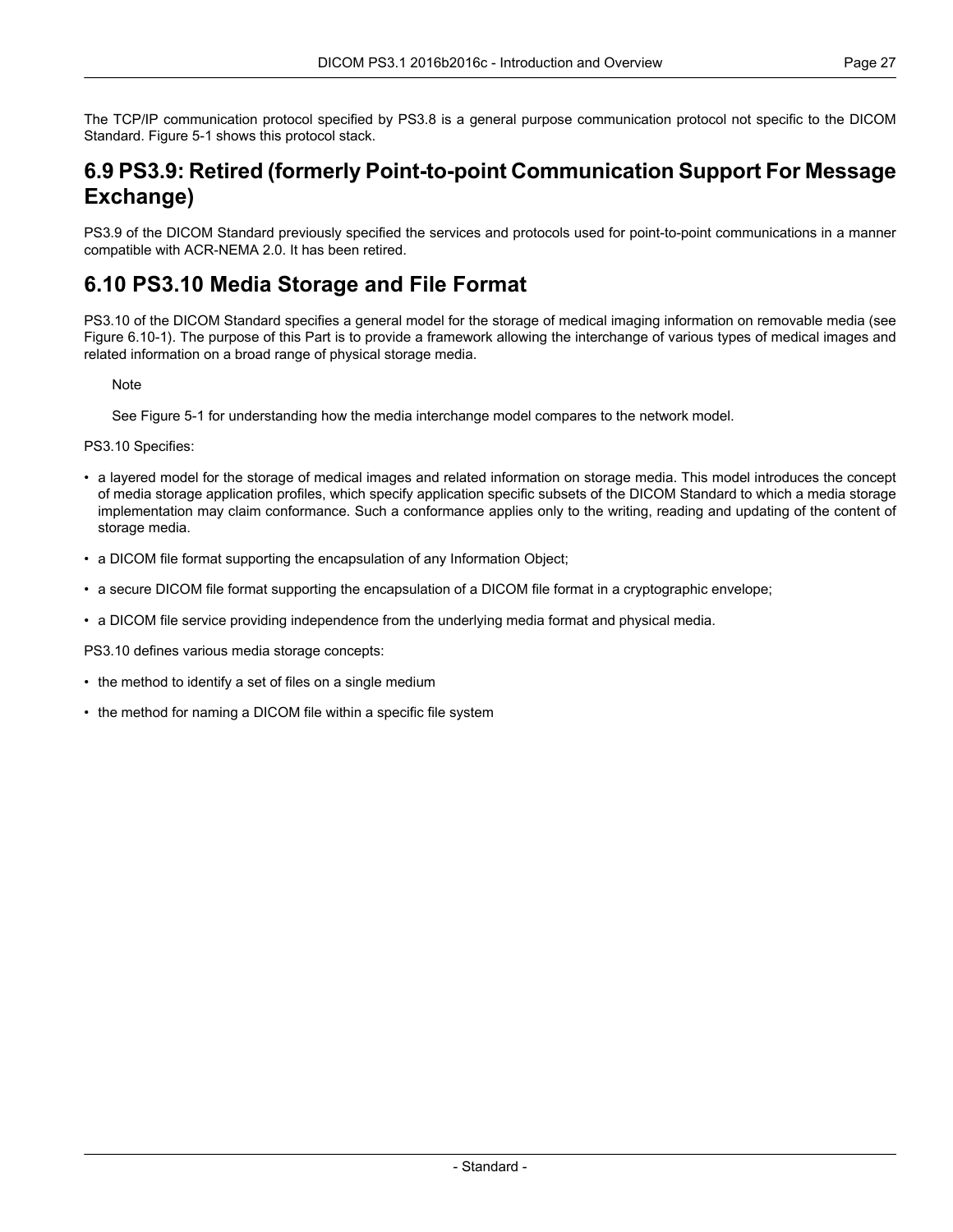<span id="page-27-1"></span>



#### <span id="page-27-0"></span>**6.11 PS3.11: Media Storage Application Profiles**

[PS3.11](part11.pdf#PS3.11) of the DICOM Standard specifies application specific subsets of the DICOM Standard to which an implementation may claim conformance. These application specific subsets will be referred to as Application Profiles in this section. Such a conformance statement applies to the interoperable interchange of medical images and related information on storage media for specific clinical uses. It follows the framework, defined in [PS3.10](part10.pdf#PS3.10), for the interchange of various types of information on storage media.

An Application Profile annex is organized into the following major parts:

- The name of the Application Profile, or the list of Application Profiles grouped in a related class
- A description of the clinical context of the Application Profile
- The definition of the media storage Service Class with the device roles for the Application Profile and associated options
- Informative section describing the operational requirements of the Application Profile
- Specification of the Information Object Classes and associated Information Objects supported and the encoding to be used for the data transfer
- The selection of media formats and physical media to be used
- Other parameters that need to be specified to ensure interoperable media interchange
- Security parameters that select the cryptographic techniques to be used with secure media storage Application Profiles

The structure of DICOM and the design of the Application Profile mechanism is such that extension to additional Information Object Classes and the new exchange media is straightforward.

**Note** 

[Figure](#page-28-4) 6.11-1 shows how individual aspects of an Application profile map to the various parts of the DICOM Standard.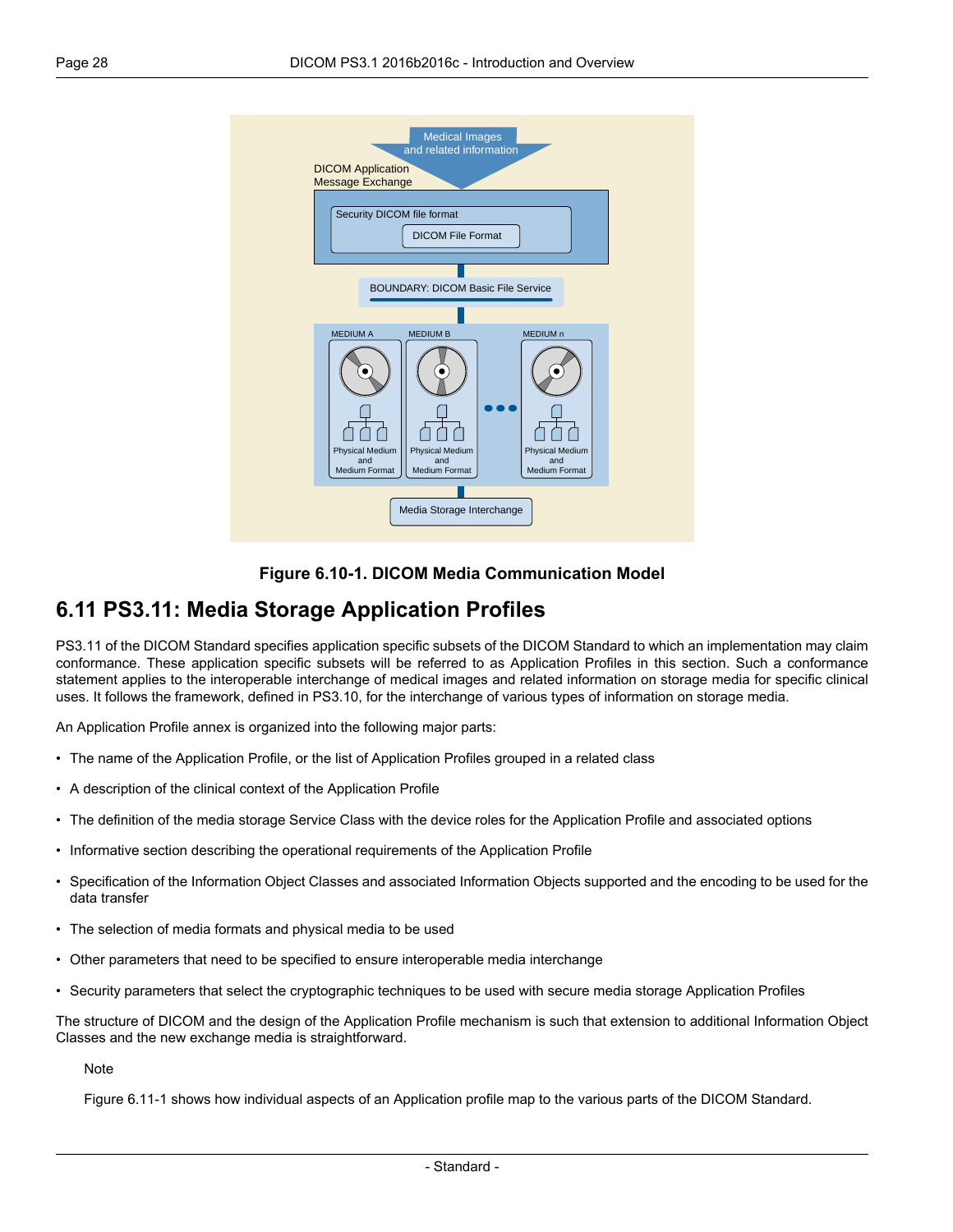<span id="page-28-4"></span>

#### **Figure 6.11-1. Relationship Between an Application Profile and Parts of DICOM**

#### <span id="page-28-0"></span>**6.12 PS3.12: Storage Functions and Media Formats For Data Interchange**

[PS3.12](part12.pdf#PS3.12) of the DICOM Standard facilitates the interchange of information between applications in medical environments by specifying:

<span id="page-28-1"></span>• A structure for describing the relationship between the media storage model and a specific physical media and media format.

• Specific physical media characteristics and associated media formats.

#### <span id="page-28-2"></span>**6.13 PS3.13: Retired (formerly Print Management Point-to-point Communication Support)**

PS3.13 previously specified the services and protocols used for point-to-point communication of print management services. It has been retired.

#### **6.14 PS3.14: Grayscale Standard Display Function**

<span id="page-28-3"></span>[PS3.14](part14.pdf#PS3.14) specifies a standardized display function for consistent display of grayscale images. This function provides methods for calibrating a particular display system for the purpose of presenting images consistently on different display media (e.g., monitors and printers).

The chosen display function is based on human visual perception. Human eye contrast sensitivity is distinctly non-linear within the luminance range of display devices. This standard uses Barten's model of the human visual system.

### **6.15 PS3.15: Security and System Management Profiles**

[PS3.15](part15.pdf#PS3.15) of the DICOM Standard specifies security and system management profiles to which implementations may claim conformance. Security and system management profiles are defined by referencing externally developed standard protocols, such as DHCP, LDAP, TLS and ISCL. Security protocols may use security techniques like public keys and "smart cards". Data encryption can use various standardized data encryption schemes.

This part does not address issues of security policies. The standard only provides mechanisms that can be used to implement security policies with regard to the interchange of DICOM objects. It is the local administrator's responsibility to establish appropriate security policies.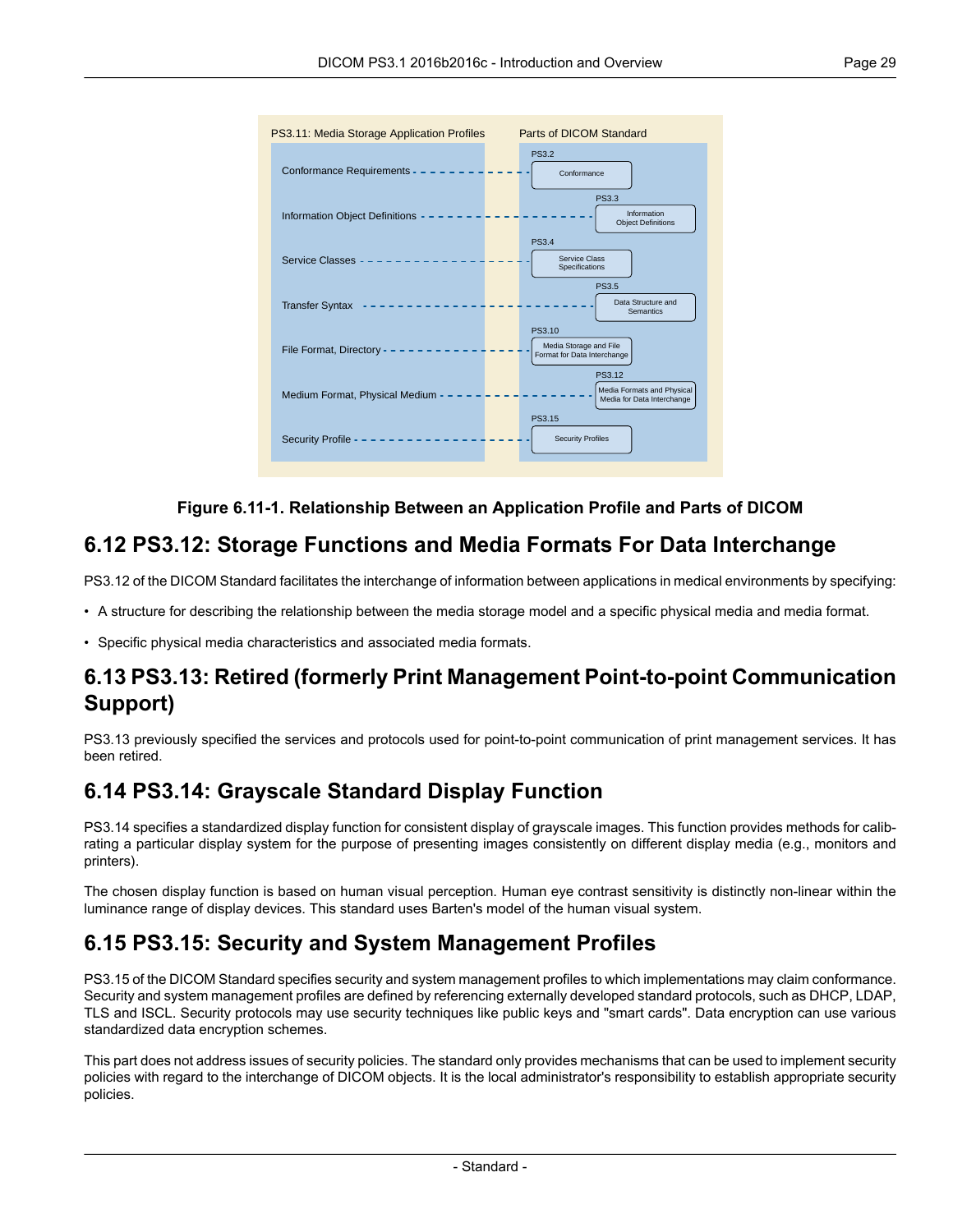#### <span id="page-29-0"></span>**6.16 PS3.16: Content Mapping Resource**

[PS3.16](part16.pdf#PS3.16) of the DICOM Standard specifies:

- templates for structuring documents as DICOM Information Objects
- sets of coded terms for use in Information Objects
- a lexicon of terms defined and maintained by DICOM
- <span id="page-29-1"></span>• country specific translations of coded terms

#### **6.17 PS3.17: Explanatory Information**

<span id="page-29-2"></span>[PS3.17](part17.pdf#PS3.17) of the DICOM Standard specifies:

• informative and normative annexes containing explanatory information

#### **6.18 PS3.18: Web Services**

[PS3.18](part18.pdf#PS3.18) of the DICOM Standard specifies the means whereby Web Services can be used for retrieving or storing a DICOM object.

Requests that retrieve data specify the media type (format) of the response body. Requests that store data specify the media type of the request body.

<span id="page-29-3"></span>The HTTP requests as defined within this standard are sufficient for the HTTP server to act as a DICOM SCU (Service Class User) to retrieve or store the requested objects from an appropriate DICOM SCP (Service Class Provider) using baseline DICOM functionality as defined in [PS3.4](part04.pdf#PS3.4) and [PS3.7,](part07.pdf#PS3.7) which is to say that the HTTP server can act as a proxy for the DICOM SCP.

### **6.19 PS3.19: Application Hosting**

<span id="page-29-4"></span>[PS3.19](part19.pdf#PS3.19) of the DICOM Standard specifies an Application Programming Interface (API) to a DICOM based medical computing system into which programs written to that standardized interface can "plug-in" (see [Figure](#page-29-4) 6.19-1). A Hosting System implementer only needs to create the standardized API once to support a wide variety of add-on Hosted Applications.



#### **Figure 6.19-1. Interface Between a Hosted Application and a Hosting System**

In the traditional "plug-in" model, the "plug-in" is dedicated to a particular host system (e.g., a web browsing program), and might not run under other host systems (e.g., other web browsing programs). [PS3.19](part19.pdf#PS3.19) defines an API that may be implemented by any Hosting System. A "plug-in" Hosted Application written to the API would be able run in any environment provided by a Hosting System that implements that API (see [Figure](#page-30-1) 6.19-2).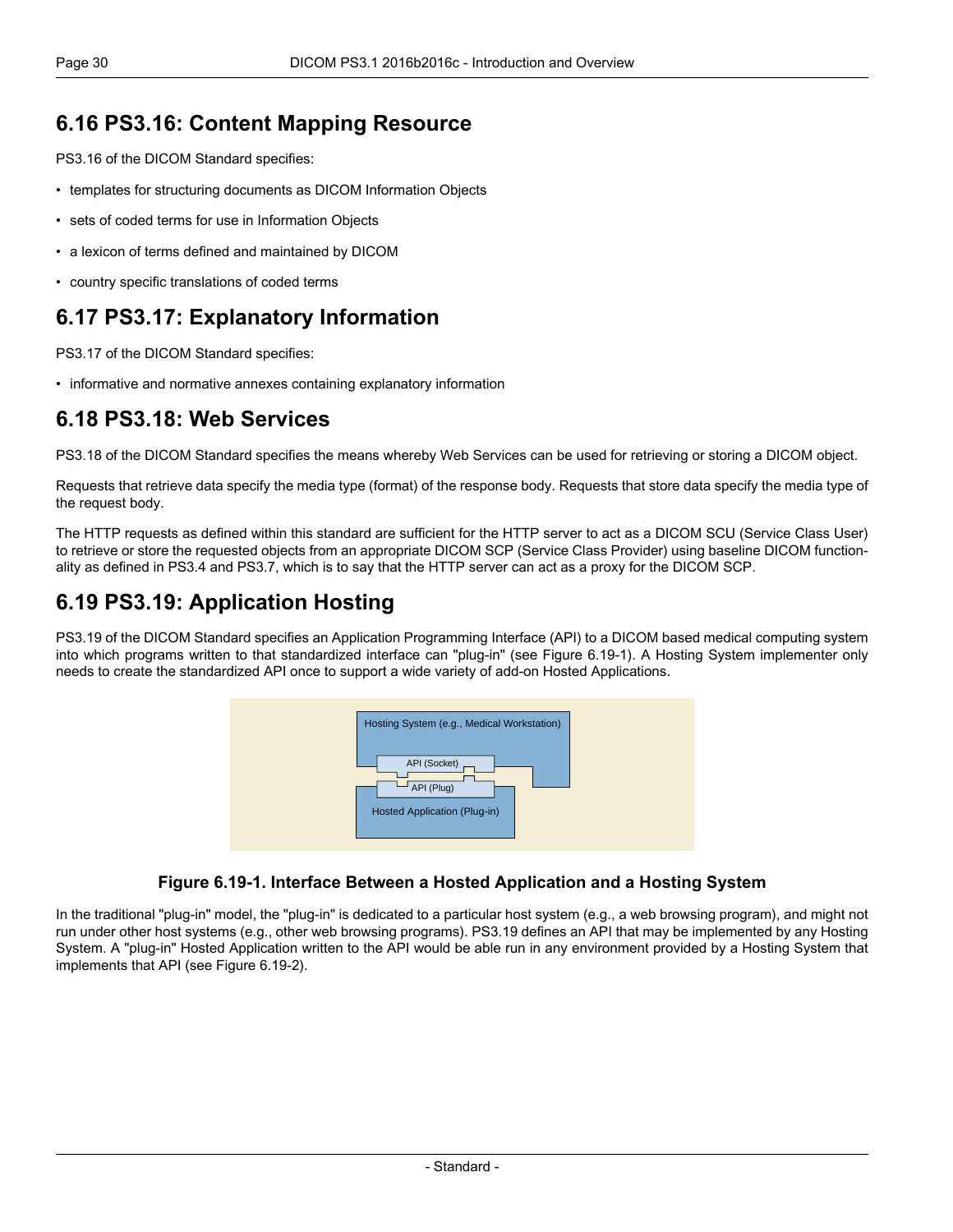<span id="page-30-1"></span>

#### **Figure 6.19-2. Illustration of Platform Independence via the Hosted Application**

<span id="page-30-0"></span>[PS3.19](part19.pdf#PS3.19) specifies both the interactions and the Application Programming Interfaces (API) between Hosting Systems and Hosted Applications. [PS3.19](part19.pdf#PS3.19) also defines the data models that are used by the API.

#### **6.20 PS3.20: Imaging Reports using HL7 Clinical Document Architecture**

[PS3.20](part20.pdf#PS3.20) of the DICOM Standard specifies templates for the encoding of imaging reports using the HL7 Clinical Document Architecture Release 2 (CDA R2, or simply CDA) Standard. Within this scope are clinical procedure reports for specialties that use imaging for screening, diagnostic, or therapeutic purposes.

[PS3.20](part20.pdf#PS3.20) constitutes an implementation guide for CDA, and is harmonized with the approach to standardized templates for CDA implementation guides developed by HL7. It also provides Business Names for data elements that link data in user terminology, e.g., collected by a report authoring application, to specific CDA encoded elements.

As an implementation guide for imaging reports, particular attention is given to the use and reference of data collected in imaging procedures as explicit evidence within reports. This data includes images, waveforms, measurements, annotations, and other analytic results managed as DICOM SOP Instances. Specifically, this Part includes a specification for transformation into CDA documents of DICOM Structured Report instances that represent imaging reports.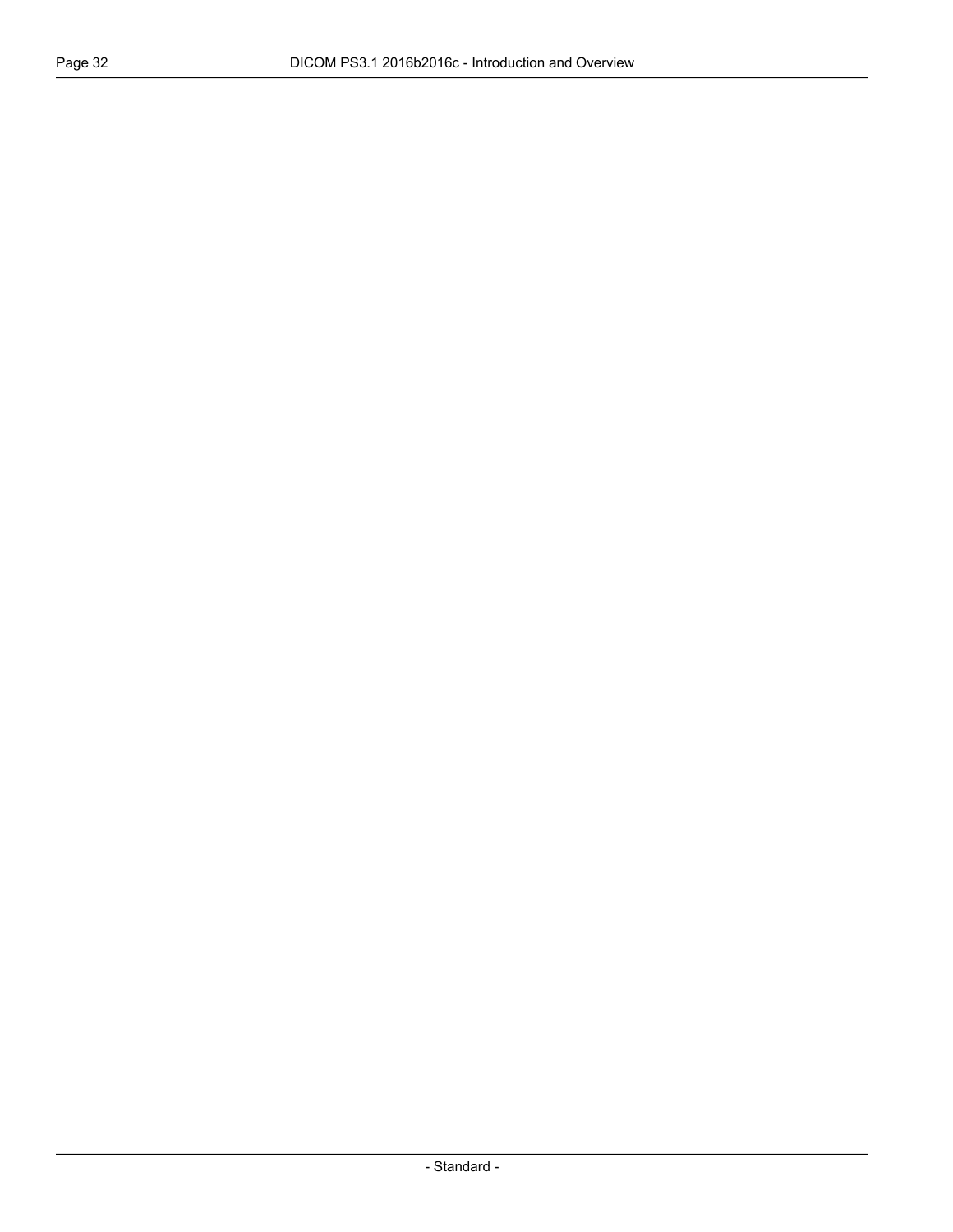# <span id="page-32-0"></span>**7 Referencing The DICOM Standard**

Under the procedures of the DICOM Standards Committee, the Standard is in constant revision. Supplements and corrections to the Standard are balloted and approved several times a year. Each change when approved as Final Text immediately goes into effect. At intervals, all of the approved Final Text changes are consolidated into a published edition of the Standard, identified by year of publication, but such publication is only a convenience to the user; the Standard is officially changed when each change is approved.

Conformance to the DICOM Standard is through specified SOP Classes using DIMSE messages (see [PS3.4](part04.pdf#PS3.4)), Web Services (see [PS3.18](part18.pdf#PS3.18)), media interchange (see Annex I "Media Storage Service Class [\(Normative\)"](part04.pdf#chapter_I) in PS3.4 and [PS3.10\)](part10.pdf#PS3.10), or the hosted application API (see [PS3.19\)](part19.pdf#PS3.19). Additional conformance claims may be made to Profiles (see [PS3.11](part11.pdf#PS3.11) and [PS3.15](part15.pdf#PS3.15)). Once such a unit of conformance is specified in the Standard, all changes thereto are forward and backward compatible (except in rare cases where the original specification was non-interoperable, or conflicted with another standard). Conformance requirements and conformance claims are therefore referenced to the name and/or identifier of the feature, and never referenced to an edition of the Standard. Generally, the only appropriate reference to a particular edition of the Standard is to identify a retired feature (see Section 1.4.2 [Continuous](#page-11-2) Main[tenance](#page-11-2)).

The following citation form is preferred for general references to the Standard, without specification of date of edition, when specific conformance requirements are not invoked:

NEMA PS3 / ISO 12052, Digital Imaging and Communications in Medicine (DICOM) Standard, National Electrical Manufacturers Association, Rosslyn, VA, USA (available free at <http://medical.nema.org/>)

The following forms are preferred for references to units of conformance to the Standard:

- "… conformant to the DICOM <name> SOP Class for network exchange [as a Service Class <User | Provider>], as specified in DICOM [PS3.4:](part04.pdf#PS3.4) Service Class Specifications."
- "… conformant to the DICOM <name> SOP Class for media exchange [as a File Set <Creator | Updater | Reader>], as specified in DICOM [PS3.4](part04.pdf#PS3.4): Service Class Specifications."
- "... conformant to the DICOM <name> Web Service [as <an Origin-server | a User-agent>], as specified in DICOM [PS3.18](part18.pdf#PS3.18): Web Services."
- "… conformant to DICOM Application Hosting [as a <Hosting System | Hosted Application>], as specified in DICOM [PS3.19:](part19.pdf#PS3.19) Application Hosting."
- "… conformant to the DICOM <identifier> Application Profile [as a File Set <Creator | Updater | Reader>] [<name> SOP Class], as specified in DICOM [PS3.11](part11.pdf#PS3.11): Media Storage Application Profiles."
- "… conformant to the DICOM <name> Profile, as specified in DICOM [PS3.15:](part15.pdf#PS3.15) Security and System Management Profiles."

Note

- 1. Some Application Profiles and Web Services may fully specify the information objects exchanged, while others may require explicit specification of SOP Classes in the references.
- 2. "The modality shall be conformant to the DICOM CT Image Storage and MR Image Storage SOP Classes for network exchange as a Service Class User, as specified in DICOM [PS3.4:](part04.pdf#PS3.4) Service Class Specifications."
	- "The workstation shall be conformant to the DICOM STD-XA1K-DVD Application Profile as a File Set Reader, as specified in DICOM [PS3.11](part11.pdf#PS3.11): Media Storage Application Profiles."
	- "The PACS shall be conformant to the DICOM WADO-RS and STOW-RS Web Services as an Origin-server for the SOP Classes listed in Table X, as specified in DICOM [PS3.18](part18.pdf#PS3.18): Web Services."

Reference may be made to other features of the Standard, but these shall not be construed as DICOM conformance requirements (although they may be conformance requirements for non-DICOM implementation guides or regulations). Following are some examples:

• "... SOP Instances in accordance with the <name> Information Object Definition, as specified in DICOM [PS3.3](part03.pdf#PS3.3): Information Object Definitions."